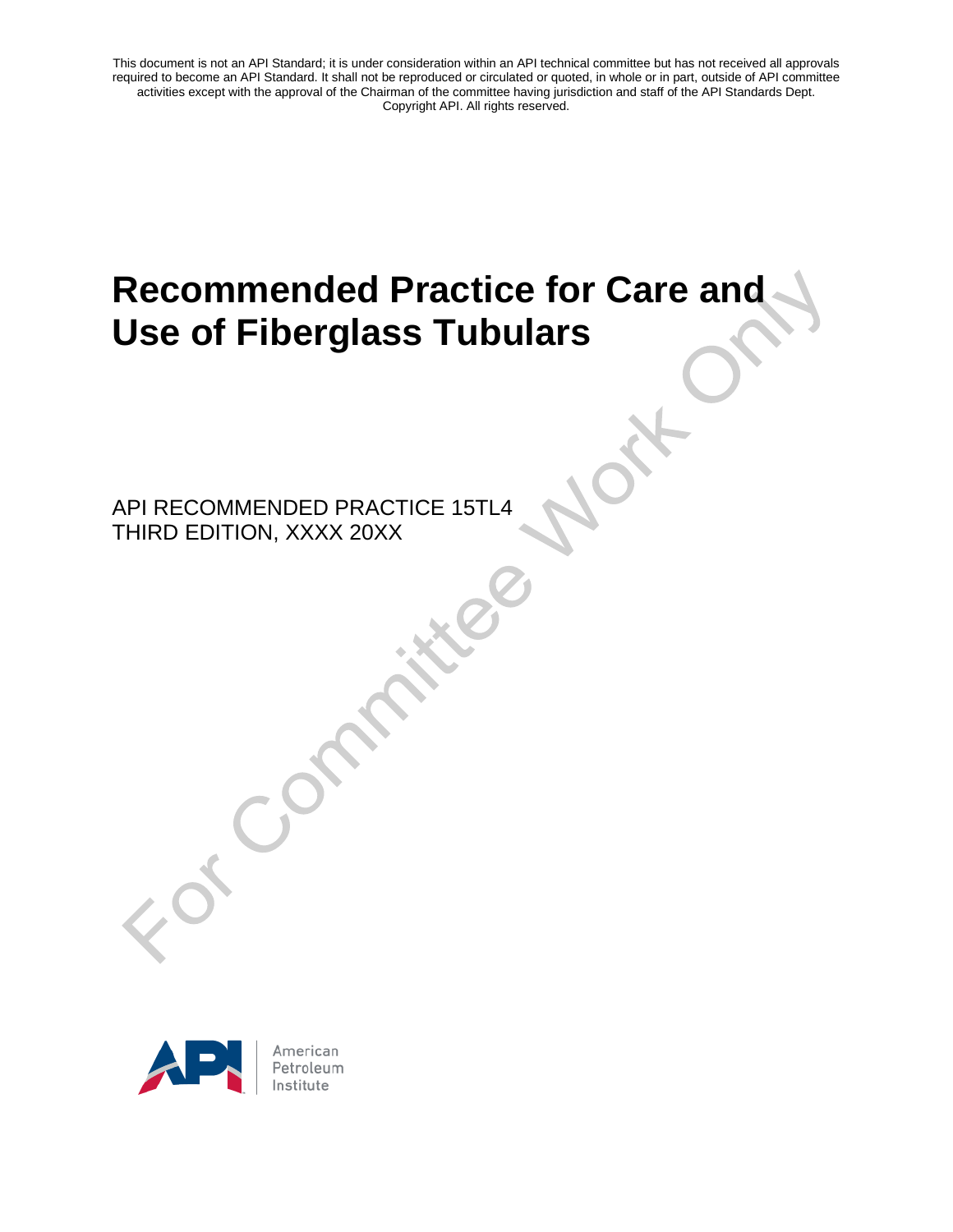# **Special Notes**

API publications necessarily address problems of a general nature. With respect to particular circumstances, local, state, and federal laws and regulations should be reviewed. The use of API publications is voluntary. In some cases, third parties or authorities having jurisdiction may choose to incorporate API standards by reference and may mandate compliance.

Neither API nor any of API's employees, subcontractors, consultants, committees, or other assignees make any warranty or representation, either express or implied, with respect to the accuracy, completeness, or usefulness of the information contained herein, or assume any liability or responsibility for any use, or the results of such use, of any information or process disclosed in this publication. Neither API nor any of API's employees, subcontractors, consultants, or other assignees represent that use of this publication would not infringe upon privately owned rights.

API publications may be used by anyone desiring to do so. Every effort has been made by the Institute to assure the accuracy and reliability of the data contained in them; however, the Institute makes no representation, warranty, or guarantee in connection with this publication and hereby expressly disclaims any liability or responsibility for loss or damage resulting from its use or for the violation of any authorities having jurisdiction with which this publication may conflict.

API publications are published to facilitate the broad availability of proven, sound engineering and operating practices. These publications are not intended to obviate the need for applying sound engineering judgment regarding when and where these publications should be utilized. The formulation and publication of API publications is not intended in any way to inhibit anyone from using any other practices.

Any manufacturer marking equipment or materials in conformance with the marking requirements of an API standard is solely responsible for complying with all the applicable requirements of that standard. API does not represent, warrant, or guarantee that such products do in fact conform to the applicable API standard.

All rights reserved. No part of this work may be reproduced, translated, stored in a retrieval system, or transmitted by any means, electronic, mechanical, photocopying, recording, or otherwise, without prior written permission from the publisher. Contact the Publisher, API Publishing Services, 200 Massachusetts Avenue, NW, Suite 1100, Washington, DC 20001.

Copyright © 2022 American Petroleum Institute

of Cone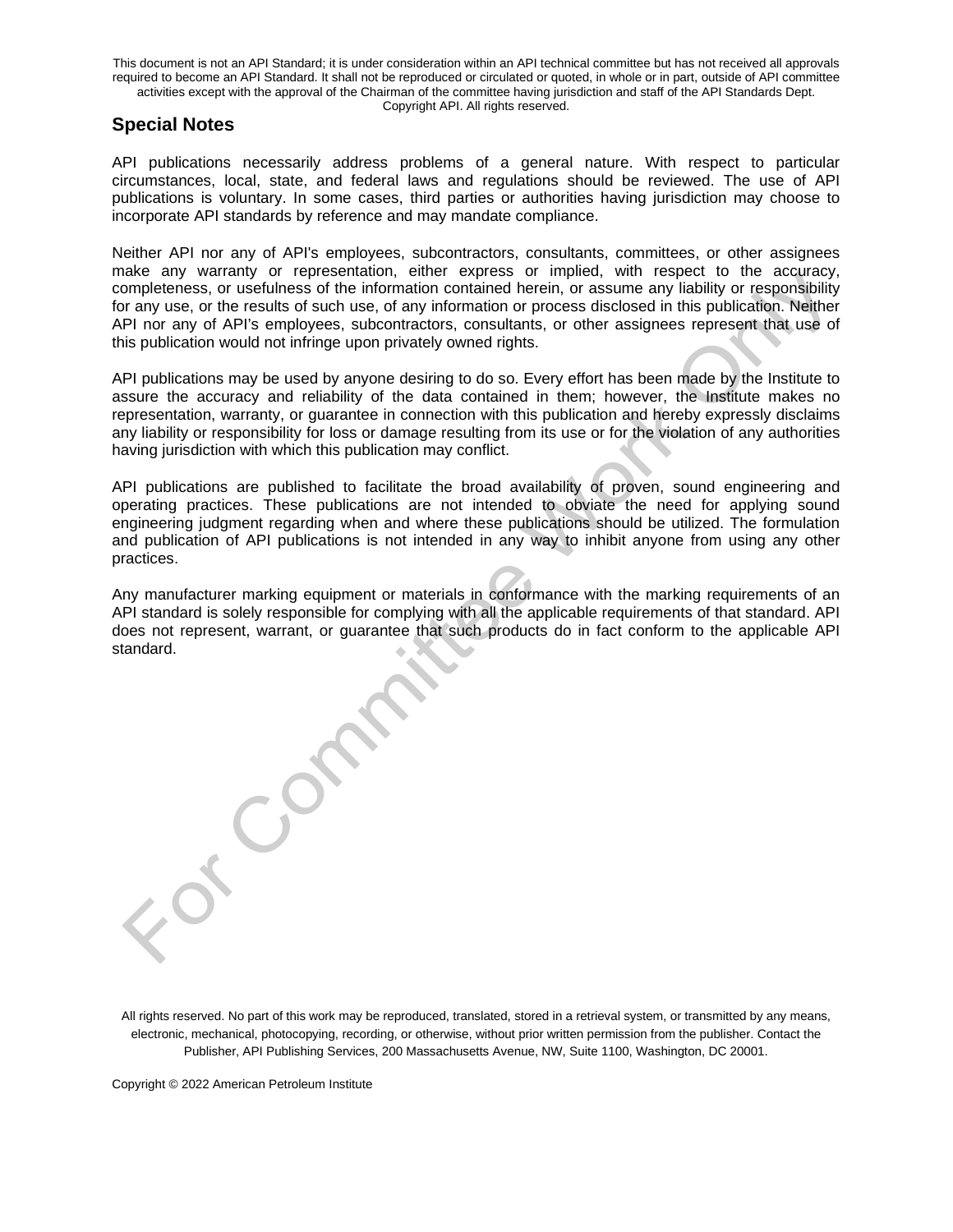# **Foreword**

Nothing contained in any API publication is to be construed as granting any right, by implication or otherwise, for the manufacture, sale, or use of any method, apparatus, or product covered by letters patent. Neither should anything contained in the publication be construed as insuring anyone against liability for infringement of letters patent.

The verbal forms used to express the provisions in this document are as follows.

Shall: As used in a standard, "shall" denotes a minimum requirement in order to conform to the standard.

Should: As used in a standard, "should" denotes a recommendation or that which is advised but not required in order to conform to the standard.

May: As used in a standard, "may" denotes a course of action permissible within the limits of a standard.

Can: As used in a standard, "can" denotes a statement of possibility or capability.

This document was produced under API standardization procedures that ensure appropriate notification and participation in the developmental process and is designated as an API standard. Questions concerning the interpretation of the content of this publication or comments and questions concerning the procedures under which this publication was developed should be directed in writing to the Director of Standards, American Petroleum Institute, 200 Massachusetts Avenue, Suite 1100, Washington, DC 20001. Requests for permission to reproduce or translate all or any part of the material published herein should also be addressed to the director.

Generally, API standards are reviewed and revised, reaffirmed, or withdrawn at least every five years. A one-time extension of up to two years may be added to this review cycle. Status of the publication can be ascertained from the API Standards Department, telephone (202) 682-8000. A catalog of API publications and materials is published annually by API, 200 Massachusetts Avenue, Suite 1100, Washington, DC 20001.

Suggested revisions are invited and should be submitted to the Standards Department, API, 200 Massachusetts Avenue, Suite 1100, Washington, DC 20001, [standards@api.org.](mailto:standards@api.org)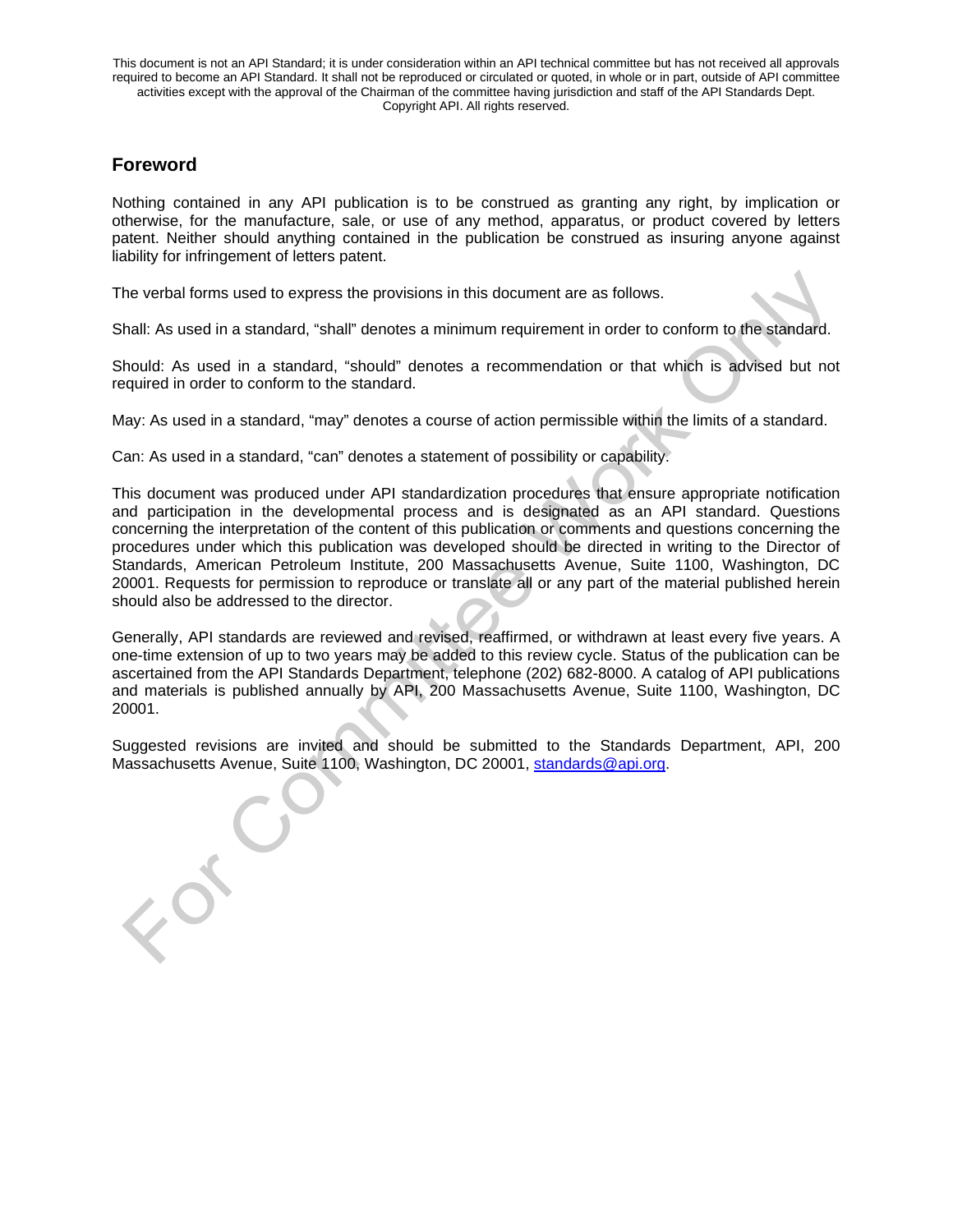# **Content**

To be developed by the API editors prior to publication

Not On **Prince Not** For Committee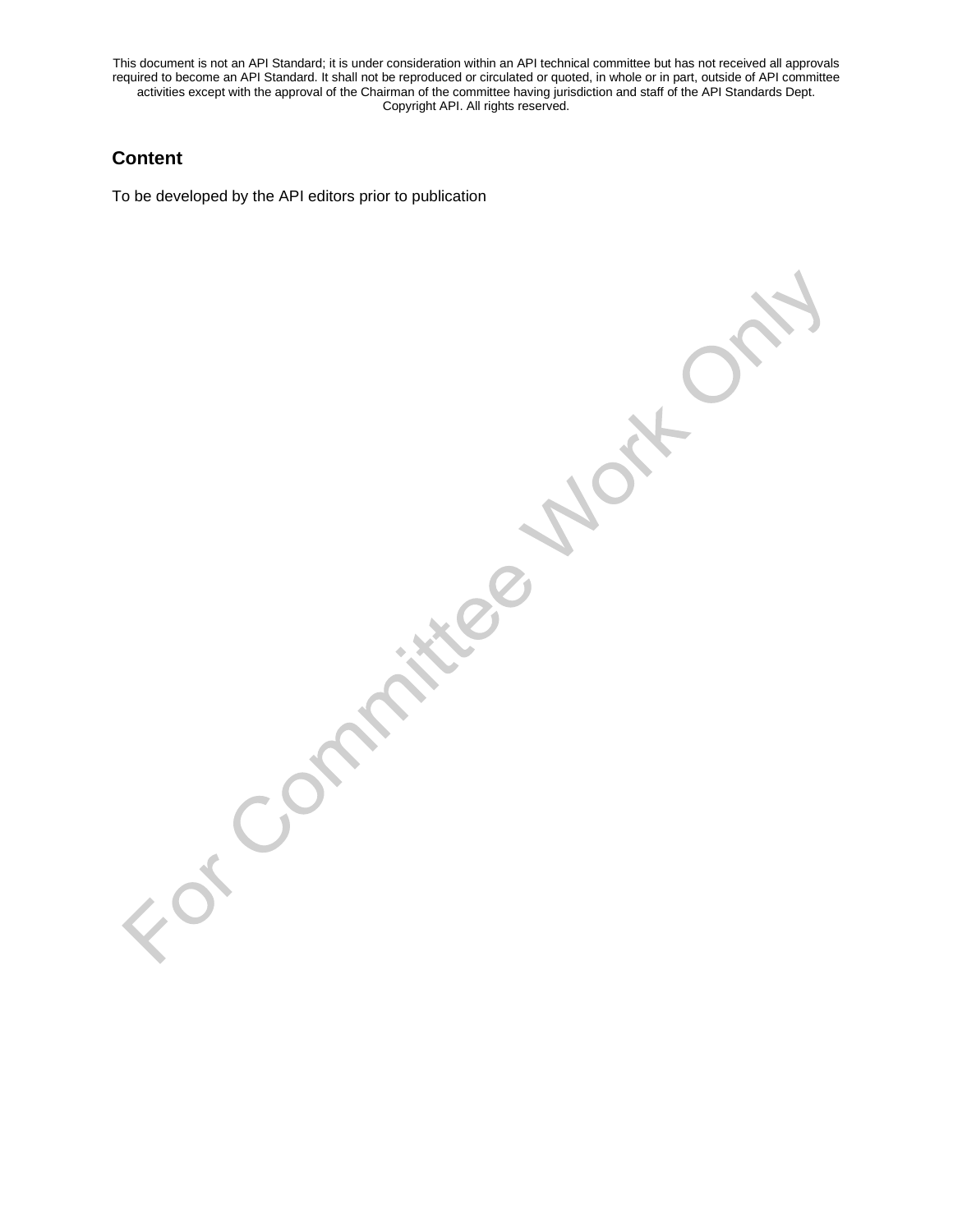# Recommended Practice for Care and Use of Fiberglass Tubulars

# **1 Scope**

The purpose of this Recommended Practice is to provide information on packing, transporting, handling, storing and installing fiberglass tubulars in oilfield usage.

Trouble-free service and maximum safety should result if this Recommended Practice is followed. Fiberglass tubulars differ in properties from metallic tubular goods and different installation techniques are required.

NOTE No provision of this Recommended Practice shall be cause for rejection of fiberglass tubulars provided the ends are in accordance with the requirements of the applicable product specification.

NOTE The recommendations listed in this document are applicable to normal situations. Exceptional conditions may require different practices. It is not intended that these practices conflict with any regulatory code.

# **2 Normative References**

The following referenced documents are indispensable for the application of this document. For dated references, only the edition cited applies. For undated references, the latest edition of the referenced document (including any amendments) applies, except that new editions may be used on issue and shall become mandatory upon the effective date specified by the publisher or 12 months from the date of the revision (where no effective date is specified).

API Specification 5B, *A Specification for Threading, Gauging and Thread Inspection of Casing, Tubing and Line Pipe Threads*

API Recommended Practice 5B1, *Gauging and Inspection of Casing, Tubing and Line Pipe Threads*

API Specification 15LR, *A Specification for Low Pressure Fiberglass Line Pipe*

API Specification 15HR, *A Specification for High Pressure Fiberglass Line Pipe*

ASTM D1599, *A Test Method for Short-Time, Hydraulic Failure Pressure of Plastic Pipe, Tubing and Fittings*

ASTM D2105[1](#page-4-0) , *A Test Method for Longitudinal Tensile Properties of Reinforced Thermosetting Resin Pipe and Tube*

ASTM D2584, *A Test Method for Ignition Loss of Cured Reinforced Resins*

ASTM D3839, *A Standard Practice for Underground Installation of Flexible Reinforced Thermosetting Resin Pipe and Reinforced Plastic Mortar Pipe*

AWWA C-950[2](#page-4-0) , *AWWA Standard for Fiberglass Pressure Pipe*

<span id="page-4-0"></span><sup>&</sup>lt;sup>1</sup> ASTM International, 100 Barr Harbor Drive, West Conshohocken, Pennsylvania 19428, www.astm.org.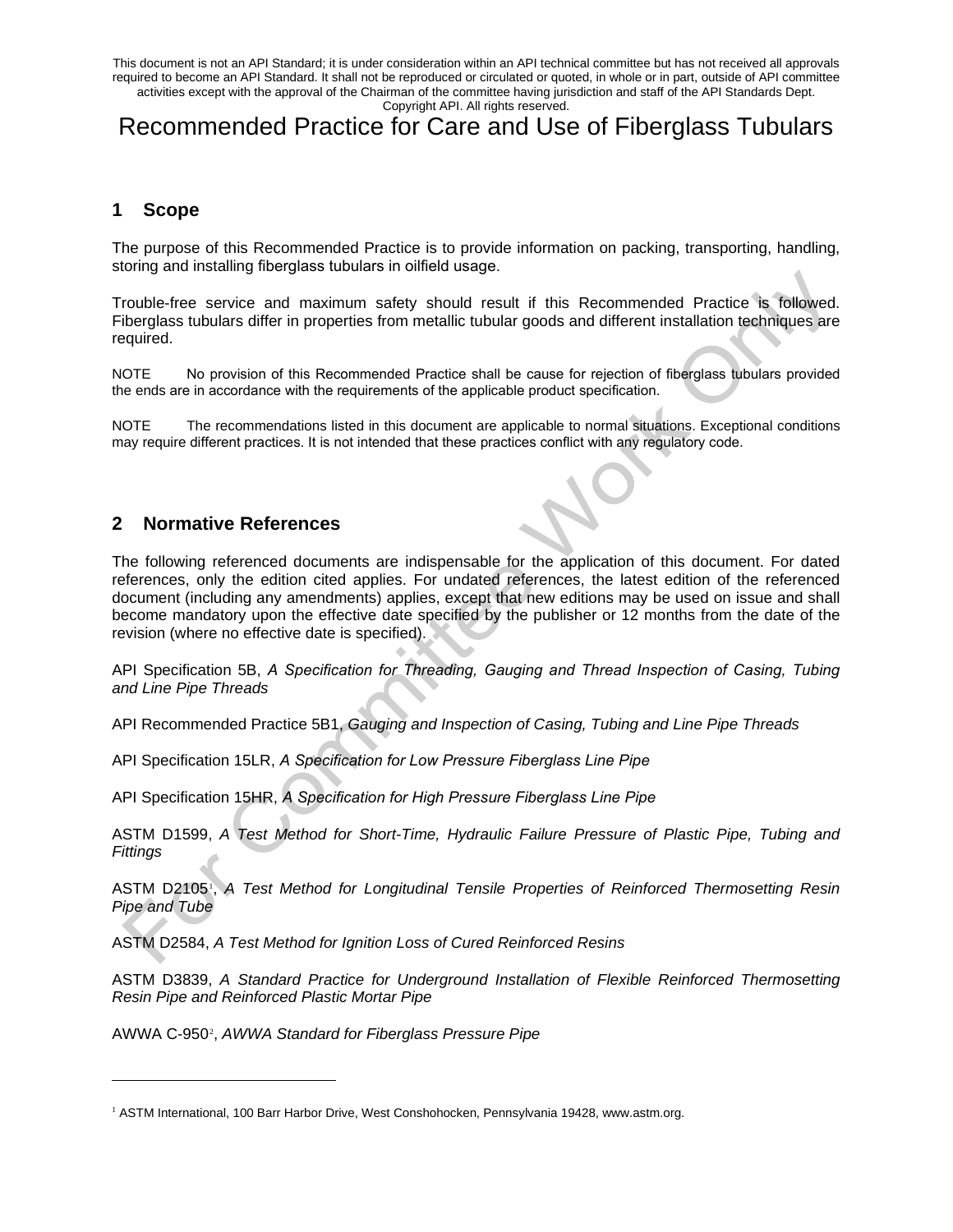Copyright API. All rights reserved.

# **3 Terms, Definitions, Abbreviations, and Symbols**

# **3.1 Terms and Definitions**

# $3.1.1$

# **breakout**

The process of unscrewing threaded connections.

# $3.1.2$

#### **casing**

A tubular which is cemented to the wellbore and used to maintain wellbore integrity

# $3.1.3$

# **casing and tubing application**

An application where the tubular is installed vertically inside a well.

# $3.1.4$

#### **doubles**

Two joined lengths of tubulars

# $3.1.5$

**derrick**

The structure used to support the drill string of a drilling rig.

# $3.1.6$

# **fiberglass**

A generic term for glass-fiber-reinforced thermosetting resins.

# $3.1.7$

#### **fishing**

The process of removing debris from the wellbore.

# $3.1.8$

# **line pipe application**

An application where the tubular is installed horizontally.

# $3.1.9$

**makeup** The process of tightening threaded connections.

# $3.1.10$

# **manufacturer**

Refers to the firm, company, or corporation responsible for making and marking the product to warrant that this product conforms to the specification.

# $3.1.11$

# **pulling**

The process of breaking out threaded connections and taking out tubulars from the well.

#### $3.1.12$ **running**

The process of installing tubulars in the well.

<sup>2</sup> American Water Works Association, 6666 W. Quincy Avenue, Denver, Colorado 80235, www.awwa.org.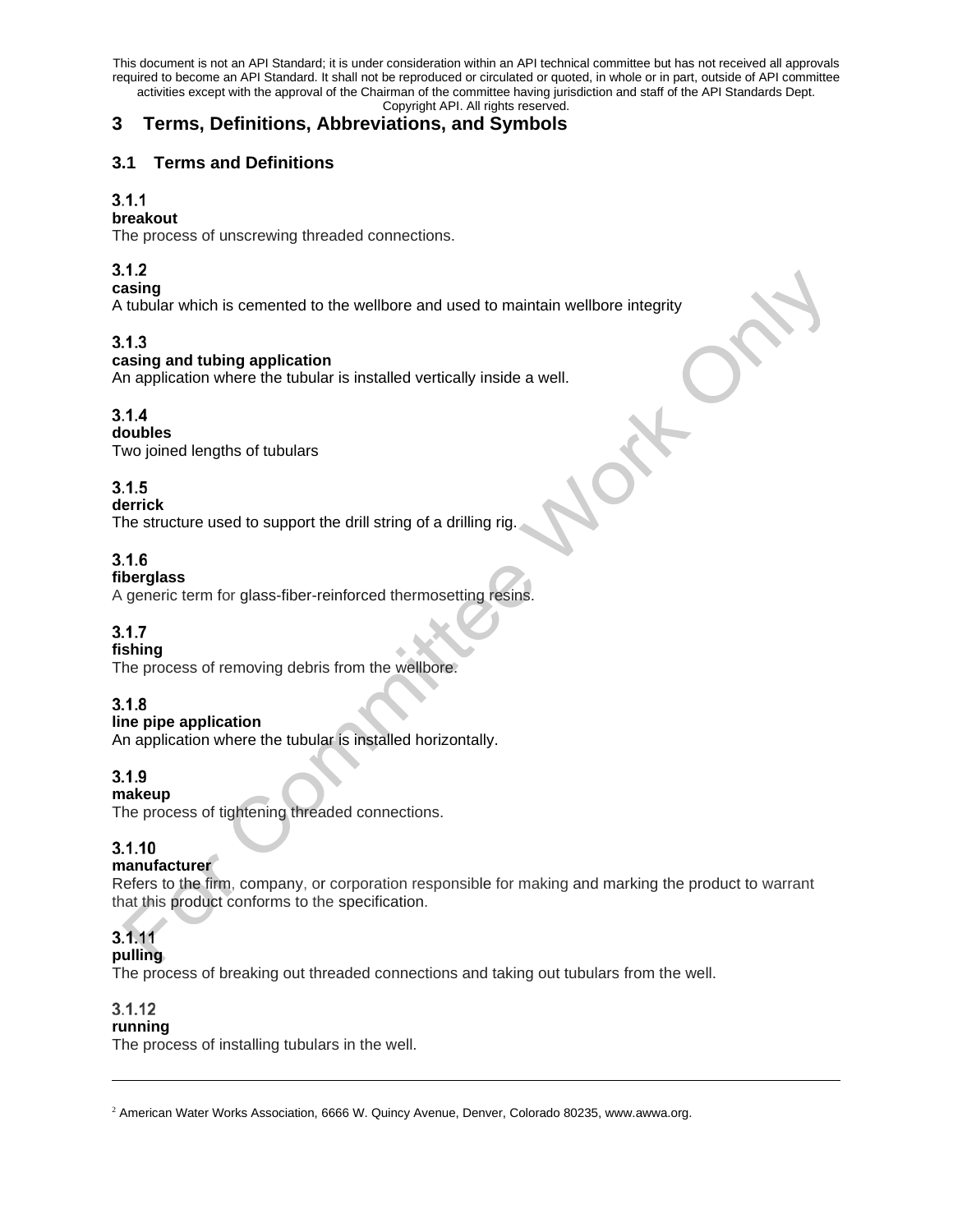# $3.1.13$

#### **triples**

Three joined lengths of tubulars

# $3.1.14$

#### **tubing**

A tubular which is installed inside the casing string and used to transport oil and gas from the well to the outer surface or from the outer surface to the well.

# $3.1.15$

# **tubular**

A pipe which is used for either a casing and tubing or a line pipe application.

#### $3.1.16$

#### **visual inspection**

Examination of parts and equipment for visible defects in material and workmanship.

# **4 Units of Measure**

A decimal/inch system is the standard for the dimensions shown in this document. Nominal sizes will continue to be shown as fractions. For the purposes of this recommended practice, the fractions and their decimal equivalents are equal and interchangeable. Metric conversions are described in Appendix F.

# **5 Packing**

Fiberglass tubulars shall be packed so that the body and connections are protected during shipping, unloading, storing, and handling. The manufacturer shall apply external and internal protectors of such design, material and mechanical strength to protect the threads, and/or ends, of the tubular and coupling from damage under normal handling and transportation. External protectors shall cover as minimum the effective length of the external thread, or bonding area. Internal protectors may cover the first 2 to 3 inches of the thread length of the internal thread, and/or bonding surface. Protectors shall exclude foreign matter such as dirt from the threads and from the interior of the tubular. The protectors shall contain no compounds capable of damaging the threads or promoting adherence of the protectors to the threads or bonding surfaces. Refer to the appropriate product specification.

Tubulars should be bundled in crate frames with stripping between each layer to prevent damage to the tubulars, as well as to keep them from shifting. Stripping material should not be placed on the transition or upset areas of the tubulars. For nominal 30-foot lengths, a minimum of four (4) stripping material supports are recommended. Stripping material should be wood and free of protruding nails. Stripping should be placed as near as possible to the end of the tubular and still maintain vertical alignment. Tubulars should be secured with wooden blocks at both ends of spacing strips.

Tubulars should be packed in alternating manner (pin end of one tubular next to box end of the adjacent tubular) to prevent the ends from touching each others and chafing during transportation. Alternatively, tubulars can be packed in alternating manner per layer (pin ends in one layer and box ends in the next layer) where adjoining tubulars in the layer can be staggered an amount approximately the length of the coupling or the box upset.

For land freight, stripping under the bottom layer should be no more than six (6) feet apart, oriented perpendicular to the tubular body and aligned vertically.

For sea freight, a strong wooden base should be made under the bottom layer and the crated tubular bundle should be put inside a container.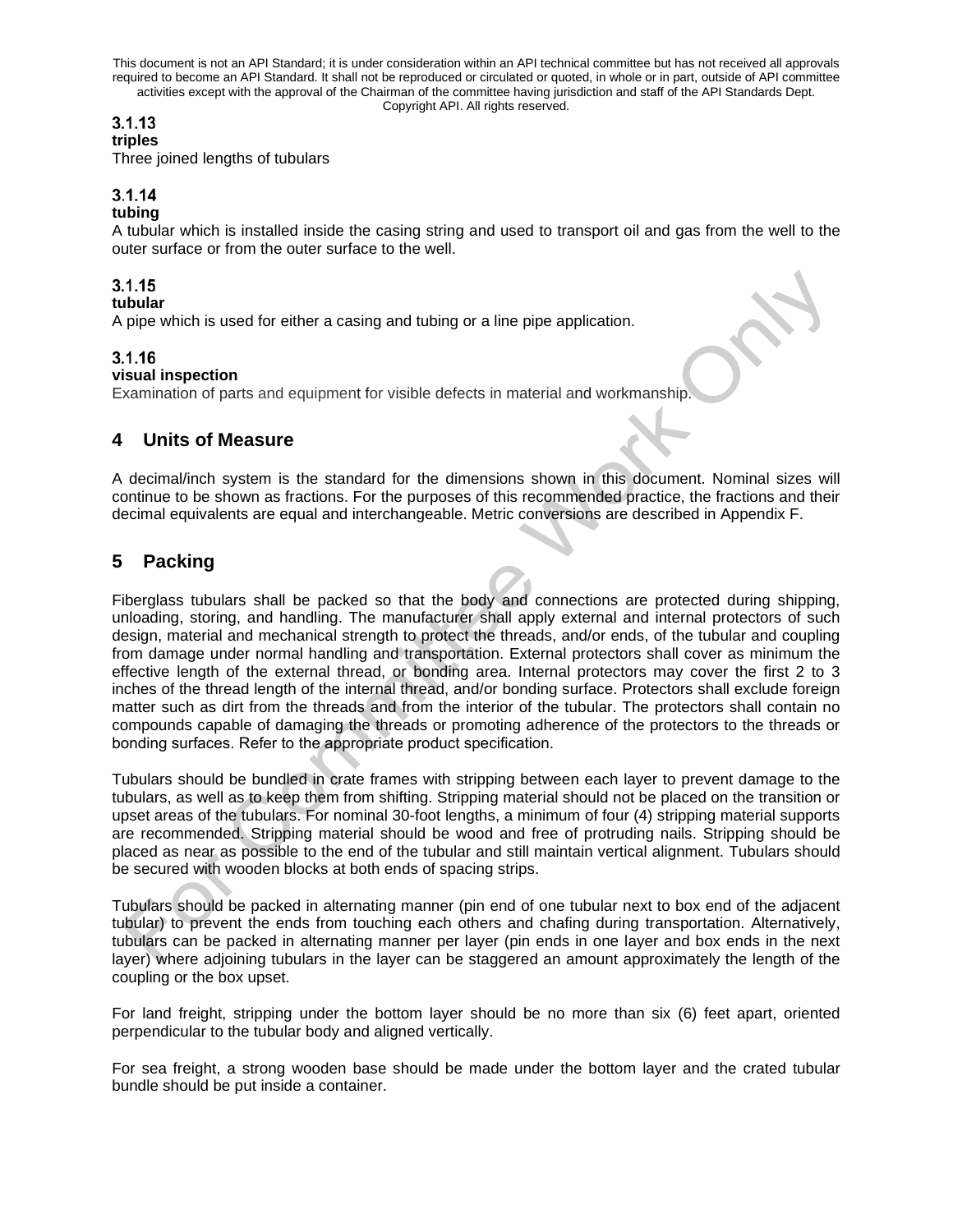# **6 Transportation, Handling and Storage**

# **6.1 General**

Fiberglass tubulars in general, and threads in particular are made with precision and require careful handling. Whether new or used they should always be handled with thread protectors in place.

# **6.2 Transportation**

The following precautions should be taken for land freights to assure that product doesn't get damaged:

- a) Trucks that haul tubulars should be the flatbed type and not pole trailers. Bed length of the trailer should be sufficient so that no overhang occurs.
- b) Load crated tubular bundles onto the truck slowly and with extreme care to avoid chafing.
- c) Suitable tie-downs, such as woven cloth straps, should be used to secure the load. Caution should be used to prevent damaging the tubulars when securing the load. The manufacturer shall locate the tie-downs such that bending of the tubulars is minimized.

For shipments other than by land, packing, loading and protection procedures shall be agreed upon between the purchaser and the manufacturer.

#### **6.3 Handling**

The following precautions shall be observed in handling fiberglass tubulars:

- a) Prior to unloading, make sure that the protectors are tightly in place. Inspect the body for delaminations (bruises), crazing, indentations, contaminations, embedments, or tears. Upon request, the manufacturer shall furnish descriptive criteria pertaining to visual inspection.
- b) Avoid rough handling which might damage the tubulars body or threads. When tubular bundles are being loaded or unloaded, each bundle should be handled individually. Never unload fiberglass tubulars by breaking the crate frame, pulling out the side stakes or sideboards, and allowing the tubulars to roll off the trailer. Do not use hooks for lifting because the ends of the tubular can be damaged. Chains or steel cables shall not be used directly on tubulars while unloading. Woven cloth, nylon, or canvas hoisting slings with spreader bars are acceptable for unloading.
- c) If a forklift is used, the forklift arms shall be rubber padded to avoid direct contact between steel and fiberglass tubulars. Additionally, the forklift arms should be spread wide enough to avoid exceeding the maximum allowed deflection of tubulars defined by the manufacturer.
- d) All fiberglass tubulars, whether new or used should always be handled with thread protectors in place. Tubulars should always be kept on wooden strips free of rocks, sand, or dirt. Do not keep tubulars directly on ground or metals racks. If tubulars are dragged in sand or dirt, the threads should be cleaned, inspected and serviced again as outlined in 6.1.9.
- e) Do not remove thread protector from the pin end of tubulars until ready to make-up.

NOTE Caution should be exercised that fiberglass tubulars are not unduly flexed during any handling operation. Undue flexing occurs when the bend radius is smaller than the manufacturer's recommended minimum bend radius.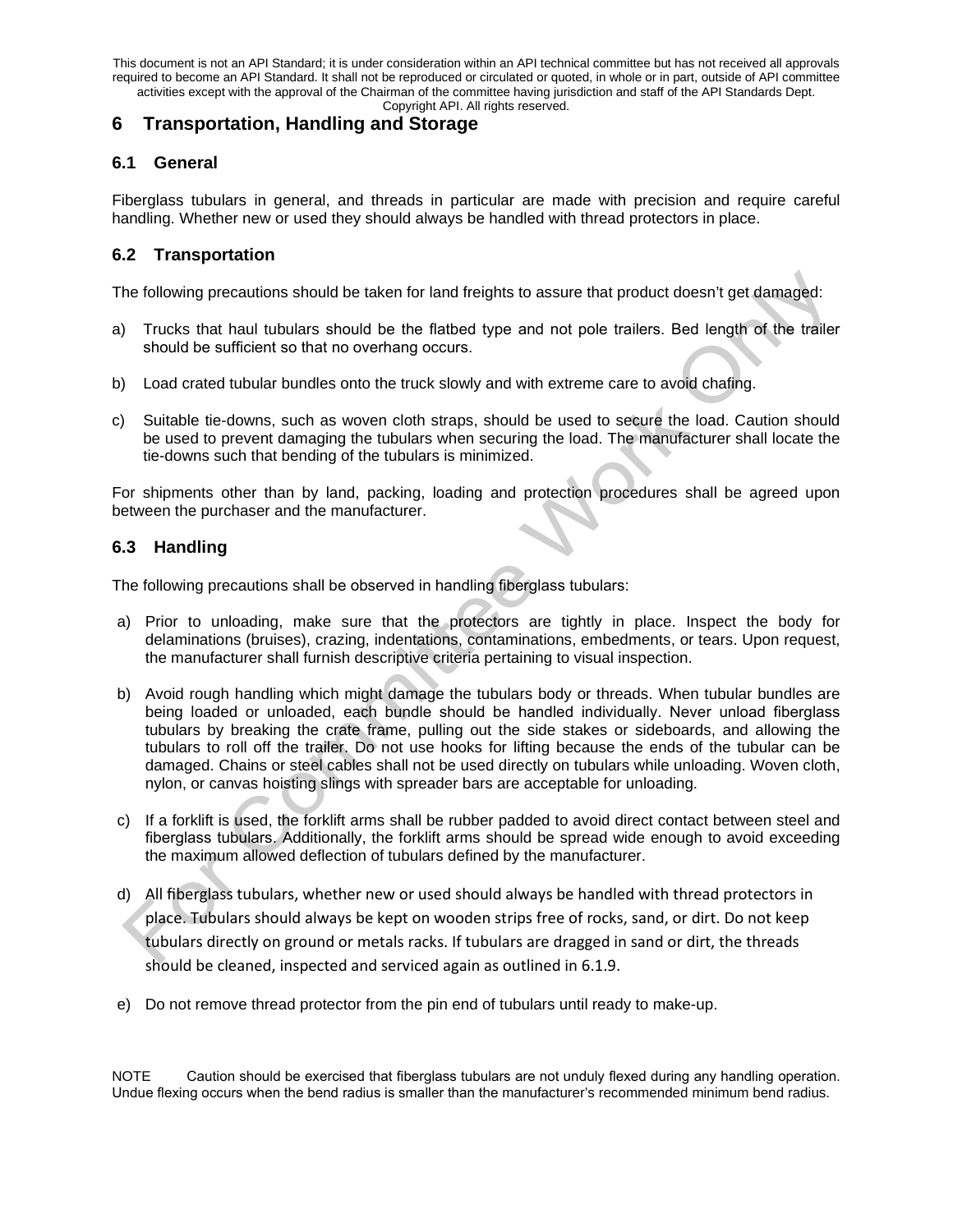#### **6.4 Storage**

The following precautions are recommended for storage of fiberglass tubulars:

- a) Tubulars should be kept bundled in the crate frame until they need to be used.
- b) When tubulars are taken out of the crate, do not pile them directly on the ground, rails, steel or concrete floors. Racks normally used for steel pipe and tubulars are not suitable for fiberglass tubulars.
- c) The use of stripping under the bottom layer and between each layer is recommended to prevent damage to the tubulars, as well as to keep them from shifting. For nominal 30-foot lengths, a minimum of four (4) stripping material supports are recommended between each layer. Stripping material should not be placed on the transition or upset areas of the tubular. Stripping material should be no more than six (6) feet apart under the bottom layer, oriented perpendicular to the tubular body and aligned vertically, of uniform thickness within each layer. Stripping material should be wood and free of protruding nails. Stripping should be placed as near to the end of the product as possible and still maintain vertical alignment.
- d) Stagger adjoining lengths of tubulars in the tiers an amount approximating the length of the coupling or the box upset.
- e) Block tubulars by nailing wooden blocks at both ends of spacing strips.
- f) Tubulars should not be stacked higher than 1.5 metres for safety, ease of inspections, loading and unloading.
- g) Tubular bundles should be stored separately accordingly to their class and diameter.

# **7 Inspection Before Use**

The following should be considered before using any tubular:

- a) Inspection criteria for fiberglass tubulars differs from the criteria used for steel tubulars. It is suggested that in preparation for visual examination of fiberglass tubulars, the individual user familiarize himself with the both inspection practices defined by the manufacturer and summarized in Appendix E, along with the definition of defects contained in Table E.1.
- b) Immediately before use, remove the thread protectors from both ends and carefully inspect the threads. Those found to be damaged within the engaged length should be assessed with respect to the allowable limits specified in Table E.1. Tubulars found with damaged threads exceeding the allowable limits or affecting the integrity, as confirmed by the manufacturer, should be replaced and sent for thread reforming. Repairing damaged thread is not advised.

# <span id="page-8-0"></span>**8 Make-up of Threaded Joint**

In assembling threaded joint, it is extremely important that the threads are clean and dry before applying thread compound. Any sand or other foreign material in the threads will cut them and may result in improper make-up or failure of the threads. The following procedure is recommended:

- a) Remove thread protector from the pin end of tubulars immediately before makeup.
- b) Brush dirty threads with a clean industrial moustache brush. This is extremely important on tubular that has been in prior service. Wire brush shall not be used because it may damage the threads.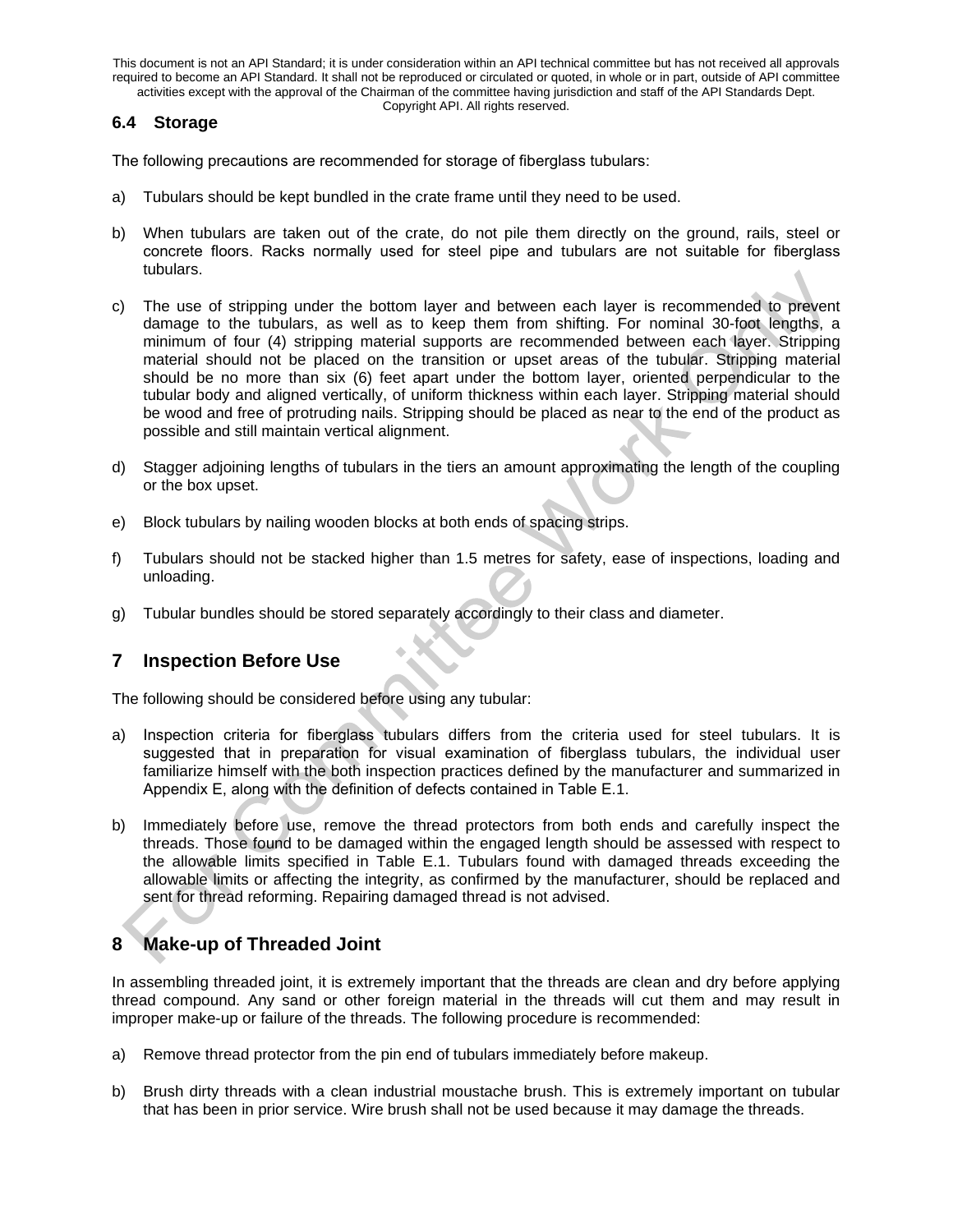c) Wash dirty threads and then dry them with clean tissues or rags. Any liquid remaining in the root of the threads will prevent good thread lubrication.

CAUTION The manufacturer's directions, precautions, and Material Safety Data Sheets for cleaning fluids should be read and observed. Observe appropriate regulations relative to disposal of used cleaning fluids.

- d) Cover pin and box threads with thread compound.
- e) Apply sufficient thread compound, as recommended by the manufacturer, to coat the thread surface on both the pin and the box. Thread compound have a significant impact on the performance of the connection, especially under combined loading conditions. It is used to lubricate the thread surfaces to facilitate joint make-up and break out without galling and to seal voids between mating thread surfaces and effectively prevent leakage. Use a thread compound recommended by the manufacturer. The brush, or utensil, used in applying thread compound should be kept free of foreign matter and the compound should never be thinned. Contaminated thread compound shall not be used. The material safety data sheet for thread compound should be read and observed. Store and dispose of containers and unused compound in accordance with appropriate regulations.

NOTE PTFE tape is not required to seal API 8-round threads. Its use may increase in leak tightness when connections are made up without torque control. Use only as specified by the manufacturer.

f) Fiberglass threads may be damaged by over-tightening. Start the threads by hand, making sure the thread is straight. Make-up hand-tight, then tighten with a strap wrench or manufacturers supplied wrench. Use powered wrenches with caution. Apply torque slowly to make-up the connection to the recommended torque or standoff values established by the manufacturer. Make-up practices should be in accordance with the manufacturer's recommendations.

NOTE The torque values for make-up of fiberglass pipe are significantly lower than torque values required for steel tubulars.

NOTE Proprietary connections should be joined according to the manufacturer recommendations.

# **9 Tubing and Casing Application**

#### **9.1 Preparation Before Running**

- a) Before running in the hole, tubular interiors should be drifted, in accordance with API Specification 5CT, throughout its entire length. Tubulars that don't pass the drift test should be laid aside.
- b) It is recommended that the user select the joint of tubular to be installed at the top of the string before starting to run in the hole. Because of the permissible tolerance on the outside diameter straight behind the tubular upset, difficulties may occur when wrap-around seal-type hangers are used with fiberglass tubulars manufactured on the high side of the tolerance.
- c) Elevators should be in good repair, and should be visually inspected and have links of equal length. Latch fittings should be complete.
- d) Standard elevators are recommended for all threaded and coupled installations. For integral joint installation, slip type elevators, without a setting ring, are recommended because integral joint tubulars will wedge in standard elevators as weight increases beyond 5,000 lb. Below this weight, standard elevators may also be used. Where standard elevator inner diameter is bigger than the tubular upset outer diameter, a split ring shall be mounted into the elevator to reduce the elevator inner diameter to the outer diameter of tubular upset. Alternatively, a shoulder that fits the inner diameter of the elevator should be built-up on the integral box upset.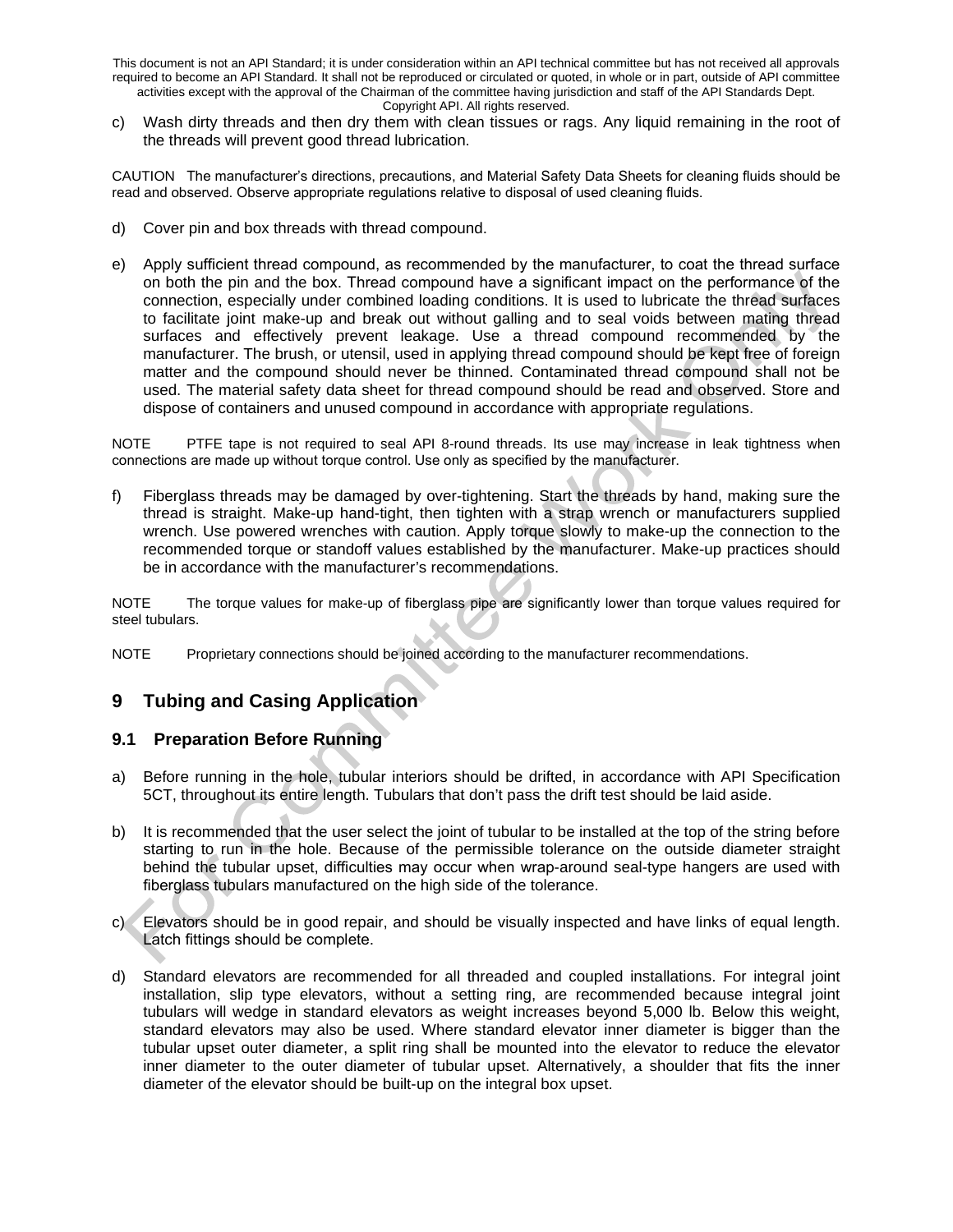- e) Spider slips should be examined before using to ensure that they are working together and that they will not crush the tubular.
- f) The length of each tubular shall be measured prior to running. A steel tape calibrated in decimal feet to the nearest 0.01 ft should be used. The measurement should be made from the outermost face of the coupling or box to the position on the externally threaded end where the coupling stops after make-up. The total of the measured individual lengths of tubulars will represent the unloaded length of the tubing or casing string. The actual length of the tubing string under tension in the hole can be obtained by consulting the manufacturer.
- g) Place clean protectors on the pin end of the tubular so that the threads will not be damaged while rolling tubulars onto the rack and pulling into the derrick. Thread protectors may be cleaned and reused for this operation as long as they are not damaged.
- h) The tubular should be lifted into the derrick carefully, tailing the pin end, to prevent damage to the tubular, coupling, and protector.

#### **9.2 Stabbing, Making Up, and Lowering**

- a) Center rig over well bore prior to running. Check alignment periodically on deep wells.
- b) Clean the threads and apply thread compound as described in section [8.](#page-8-0)
- c) Stab vertically, with the assistance of personnel on the stabbing board. Care should be exercised to prevent misalignment or tilting after stabbing. If either occurs, the tubular should be lifted and the pin and box threads cleaned to remove any fragments and inspected in accordance with Table E.1. If damage is observed but is within the limits specified in Table E.1, thread compound can be reapplied and stabbing continued, otherwise, the tubular should be replaced. Intermediate supports should be placed in the derrick to limit bowing of the tubulars.
- d) Make-up joints after stabbing as described in section [8.](#page-8-0)
- e) During make-up, powered tongs should be used with extreme caution to avoid damaging the tubular upset. Scratches on the tubular upset surface left by tongs are common and doesn't affect the integrity unless they are as deep as reaching to the tubular body outer diameter. The manufacturer shall be consulted when such deep marks are observed. The use of pipe wrenches is recommended for sizes smaller than 5.5".
- f) Spiders, slips, and elevators should be cleaned frequently and slip inserts should be kept sharp.
- g) Finding bottom should be accomplished with extreme caution. Do not set tubulars down heavily.
- h) When lowering tubulars into the well bore, care should be exercised to avoid abrupt stops which can result in dynamic loadings. Stop tubular motion prior to setting the slips. Exercise caution when running couplings through slips and blowout preventor.

# **9.3 Care of Tubulars in Hole**

Drill pipe run inside fiberglass tubulars shall be equipped with drill pipe protectors. Drill pipe protectors shall not be steel. Steel protectors may cause marring in the tubular.

#### <span id="page-10-0"></span>**9.4 Fiberglass-to-Steel Connections**

When making threaded fiberglass-to-steel connections in tubing and casing applications, use a steel cross-over coupling with threads matching the fiberglass threads on one end and standard steel threads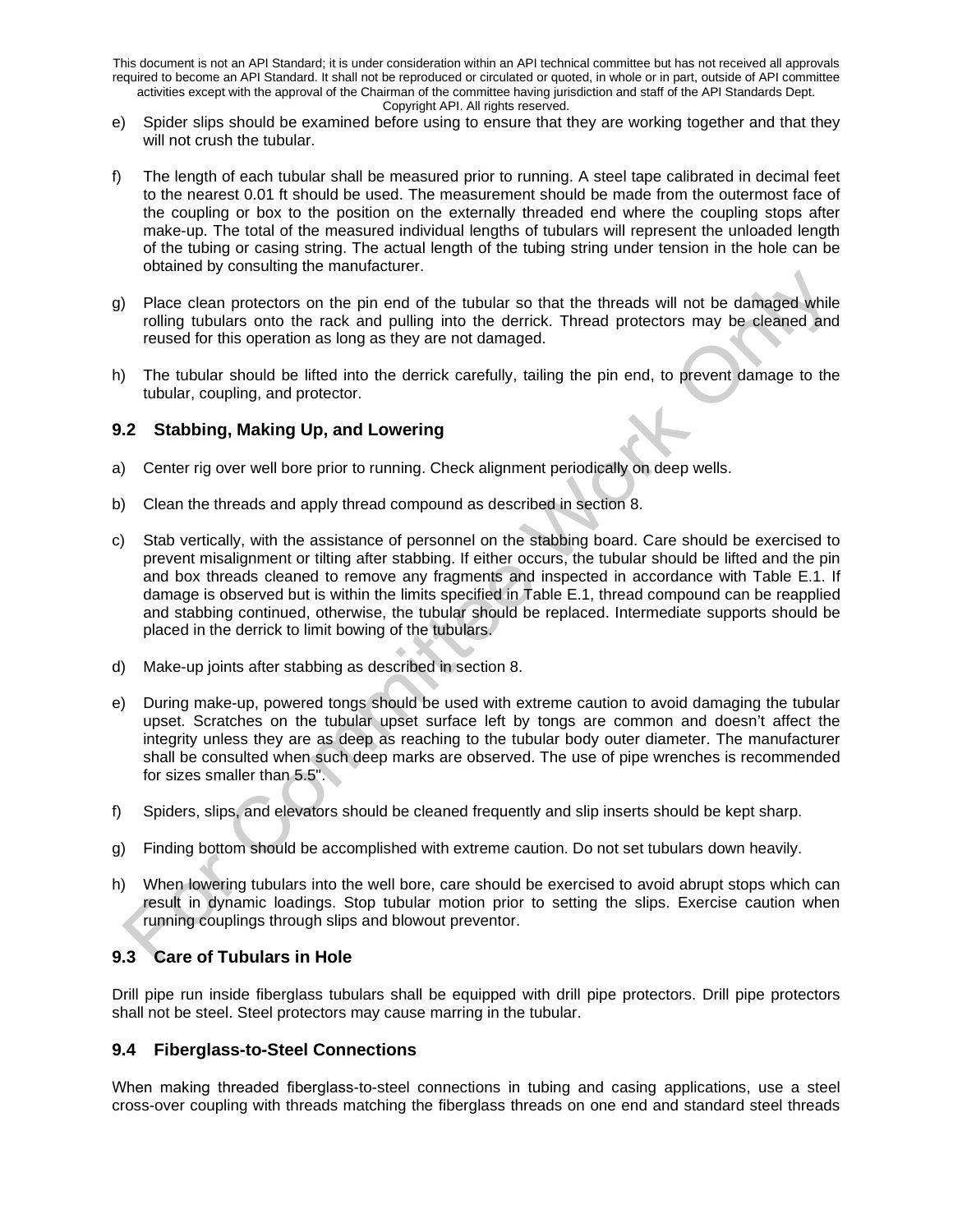on the other end. The preferred steel-to-fiberglass connection is fiberglass pin in a steel coupling (box). It is not recommended to cut threads from the fiberglass pin or to connect a steel pin to a fiberglass coupling.

CAUTION Fiberglass pipe threads are typically long form. Short form steel threads are often used in line pipe installations. When connecting the long form pin into the short form coupling (box), use a steel cross-over coupling.

#### **9.5 Pressure Testing**

In case of pressure testing the casing or tubing string, the test pressure shall not exceed the design pressure of the weakest casing, tubing or connection in the string.

The use of bridge plug with slips having steel teeth is not recommended. Bridge plug with diamond-type knurled slips should be used.

In case of work-over or well intervention, the test pressure shall not exceed the original test pressure used during drilling of the well.

#### **9.6 Pulling Tubing**

The following should be considered when pulling the tubing out of the hole:

- a) During disengagement from bottom hole tools and equipment, extreme caution is required to assure that tubing is free to exit the hole. A calibrated weight indicator should be used. Fluid levels in the tubing and casing annulus should be equalized by filling or swabbing. The live load of the tubing in the fluid should be determined so the rig operator is sure he has tubing weight during the first lift. Never exceed the manufacturer's rated tensile loading to get loose from bottom hole tools.
- b) If tubing is stuck, try lowering the tubing, to one half the string live load, then lift again (with rotation if required) up to manufacturer's maximum recommended tensile rating. Several cycles may be required if a lot of sludge or sediment is accumulated at the bottom of the hole. If tubing remains stuck at the bottom, it is more economical to shoot or mill off the tubing at the joint above the bottom hole connection than to pull the string apart. More of the string will be saved and there will likely be fewer fishing trips required.
- c) In case of coupler connection type, the back-up chain tong should be engaged on lower side of the coupler of the bottom pipe, approximately 1 inch from the edge of coupler, while the power tong should be engaged in the pin upset zone of the upper pipe to be unscrewed. In case of integral connection type, the back-up chain tong should be engaged on the upset but as far as possible from the power tong. In both cases, the chain tong shall be ensured to be well aligned and not engaged at an angle. Additionally, the power tong jaws should be well aligned to the pipe body. It is recommended to set the power tong at low gear to let the pressure set gradually for few minutes. Hammering directly on the coupling, or integral box, to break out the joint is a potentially damaging practice. If tapping is required, use a rubber-based hammer or wooden slat (2 x 4) between the 2lb conventional hammer and fiberglass. Tap lightly at the middle of the engaged thread to be broken out, and completely around the threaded joint. Do not tap near the end, or on opposite sides only. Tapping should be done while applying a constant break out torque. The operators shall always check the pipe alignment and level it out while the power tong is unscrewing the pipe.
- d) Care should be exercised to disengage all of the threads before lifting the tubing out of the coupling or integral box. Do not jump tubing out of the coupling / integral box or continue to rotate after last thread is disengaged.
- e) After the break-out, a thorough visual inspection on pipe, coupler / integral box and threads shall be conducted to evaluate the condition of each component. Tubing and threads should be inspected per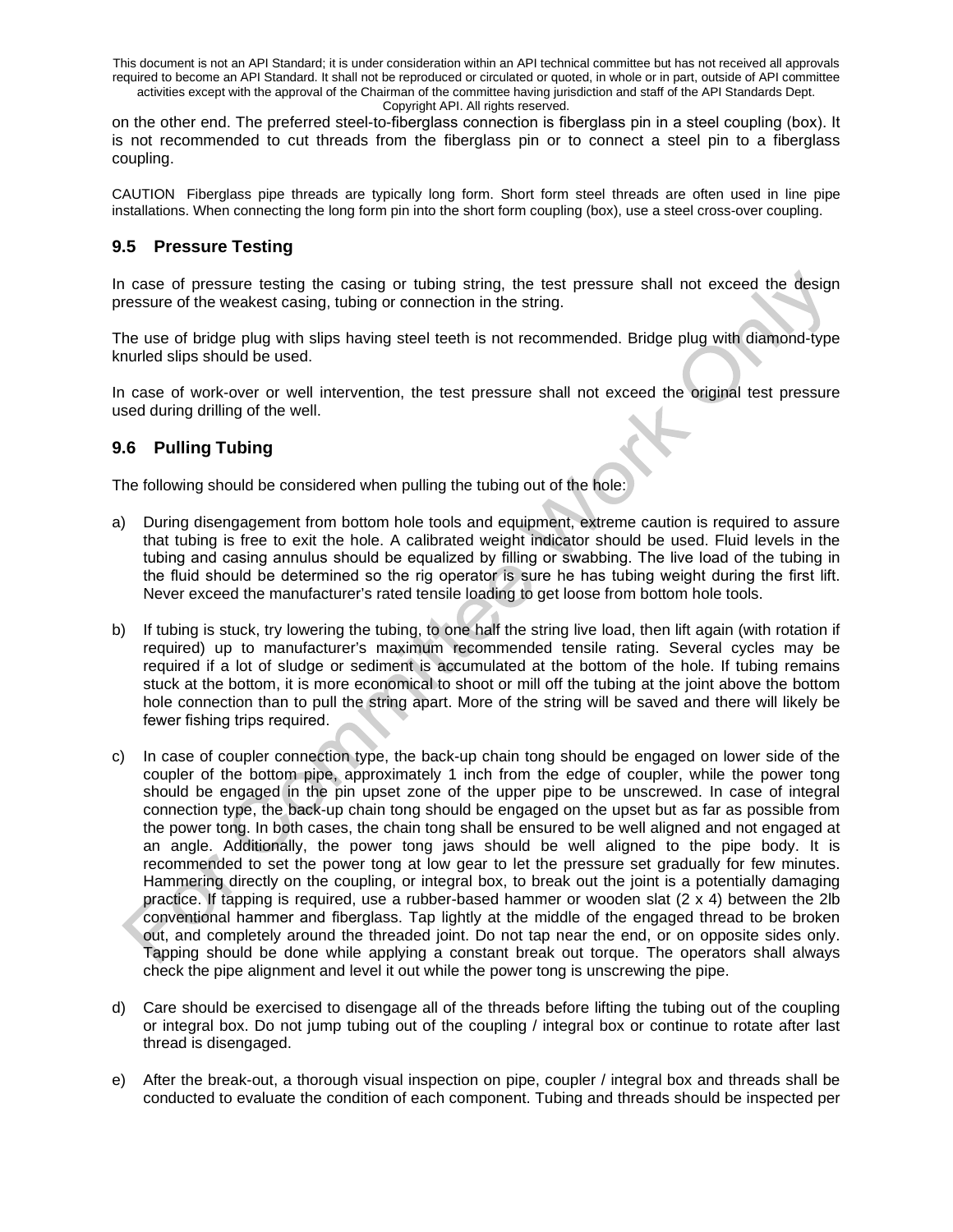Table E.1 and defective joints shall be segregated. Tubulars found with damaged threads exceeding the allowable limits or affecting the integrity, as confirmed by the manufacturer, should be replaced and sent for thread reforming. Damaged threads shall not be repaired.

- f) All threads should be cleaned from dirt and clean thread protectors should be mounted to protect threads from dirt or damage before tubing is set back.
- g) Tubing set back in the derrick should be set on a firm wooden platform and should be properly supported to prevent undue bending. Tubing 3-in. O.D., and larger, can be pulled in stands approximately 60 feet long (doubles). Stands of tubing 2-7/8-in. O.D. or smaller, should have intermediate supports. Stands longer than 60 ft (i.e. triples) are not recommended.
- h) Prior to leaving the location, always firmly tie a setback of tubing in place.
- i) If tubing is being retrieved because of a failure, it is imperative to future prevention of such failures that a thorough study be made. Every attempt should be made to retrieve the failed portion in the "as failed" condition. When analysis reveals some facet of product quality to be involved in the failure, the results of the study should be reported to the API office in Washington, DC.

# **9.7 Re-running Tubing**

The following should be considered when re-running the tubing:

- a) Make sure threads are undamaged, clean, and well coated with thread compound before re-running.
- b) Distribute joint and tubing wear by reversing the string each time the tubing is pulled. That is, the first joint removed from the well should be the first joint to be run into the well. When pulling doubles, alternate the breakout joint to distribute wear on the connections.

# **9.8 Completion Practices**

It is important to consider the completion practices to avoid misuse and damage of casing and tubing tubulars:

- a) Fiberglass tubing string should always be left in tension.
- b) Prior to running fiberglass tubing in steel casing, the casing should be scraped and circulated to remove scale or other restrictions in the ID that may impair downhole operations. If the casing size is not definitely known, a drift or calliper should be run.
- c) Fiberglass-to-steel connections should be in the form of fiberglass pin to steel crossover coupling. Refer to section [9.4](#page-10-0) for more details.
- d) Fiberglass tubing installed in open hole completions should be equipped with centralizers, jet plugs, or tubing anchors without rubber elements to prevent free swinging and unscrewing.
- e) Permanent, or drillable packers used with fiberglass tubing set with a latch in assembly are preferred. Do not use compression set packers.
- f) Tension packers should be set with a weight indicator to obtain proper tension. Packers should be equipped with soft rubber (50 to 65 Durometer A) elements.
- g) Fiberglass tubing used in rod pumping installations shall be equipped with tubing anchors to minimize breathing and buckling.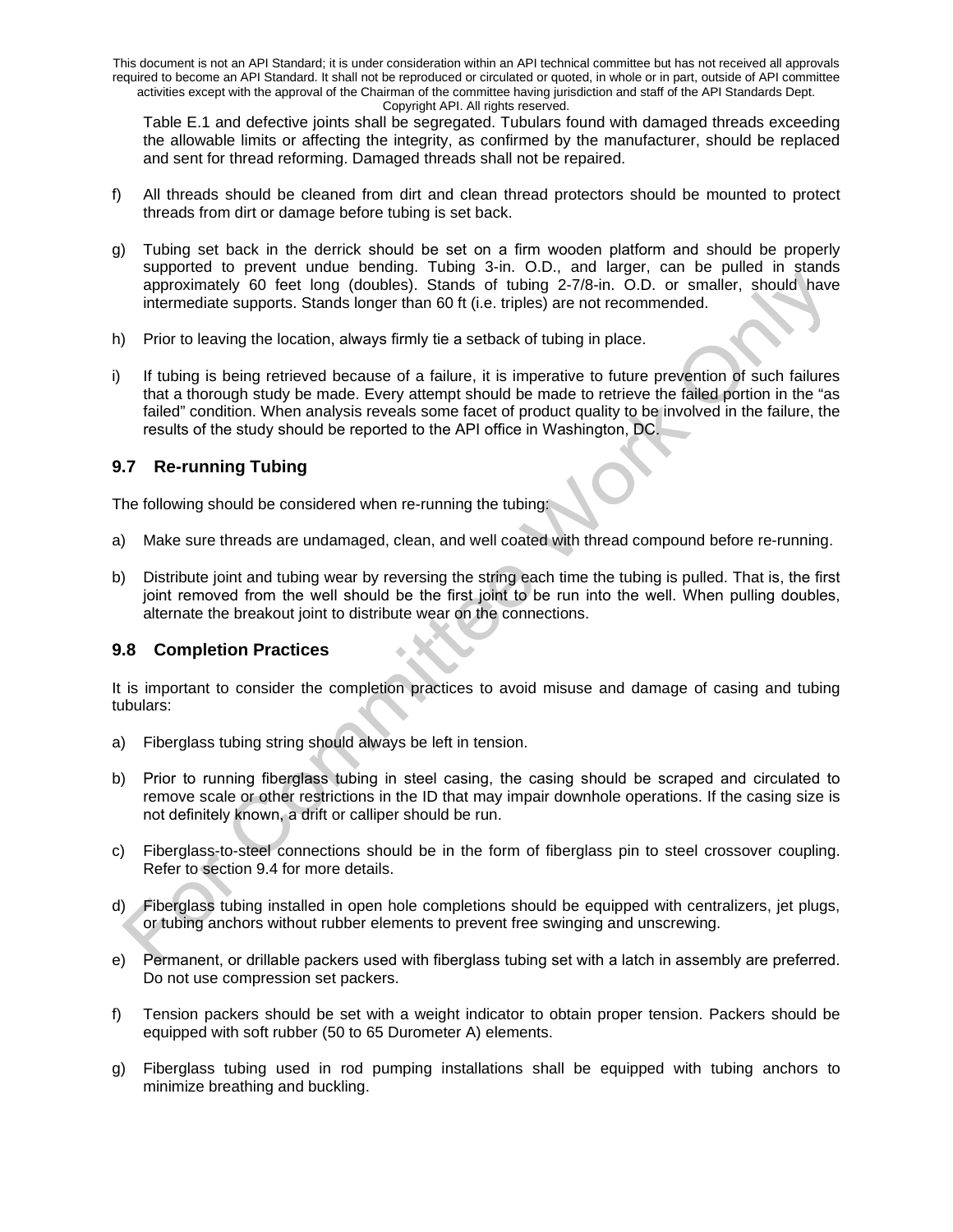- h) Sucker rods installed in fiberglass tubing should be plastic coated. Nylon or hard rubber rod guides should be used to minimize tubing wear.
- i) Couplings (box ends) on fiberglass tubing are larger than equivalent steel sizes, therefore, care should be taken to provide adequate clearance, e.g. for cables in submersible pump installations.

#### **9.9 Fishing**

Standard oilfield fishing tools (spears, overshots, etc.) can be utilized when fishing is necessary. Care should be taken to fit the tools to the outside diameter and inside diameter of the tubulars. Fiberglass tubular dimensions do not match API dimensions for steel tubulars.

#### **9.10 Milling and Drilling**

A standard three cone rock is proven to be a reliable means to drill up fiberglass tubulars. Drilling rates should be governed to produce cuttings small enough to pass through surface piping restrictions (i.e., valves and elbows).

# **10 Line Pipe Application**

#### **10.1 Ditch Preparation**

For ditch preparation, the following should be considered:

- a) The ditch should have vertical sides and be made sufficiently deep so that a protective bedding layer of sand or compacted fine grain soils can be used. The bedding of the trench should be as uniform and continuous as possible. Unevenness, which will cause nonuniform bearing on the pipe, shall be levelled. Care should be taken to minimize damage resulting from rocks, and other materials, which might fall into the ditch. Refer to AWWA Standard C-950, or ASTM D3839, for additional information on ditch preparation.
- b) Horizontal and vertical changes which should require sharper bends than recommended by the manufacturer shall be made with appropriate fittings and the ditch excavated accordingly.
- c) When installing fiberglass pipe in a conduit, necessary precautions to prevent damage should be taken. Precautions include the use of saddles, or rigid centralizers, to centre the pipe in the conduit. Trench soil at the conduit end shall be compacted. Pipe should be protected from rough sharp edges at the end of the conduit.
- d) Thrust blocks may be needed in some situations where the line changes direction, reduces, dead ends or where excessive expansion variations are anticipated. Follow the manufacturers recommendations in such cases. Refer to AWWA M45 for additional information.
- e) When multiple lines are laid in a single ditch, the manufacturer's recommendations on lateral spacing and ditch width should be followed.

# **10.2 Assembly**

#### **10.2.1 General**

The method of assembly varies somewhat according to the joining system being used. The following provides guidelines for each of the API standard joint types: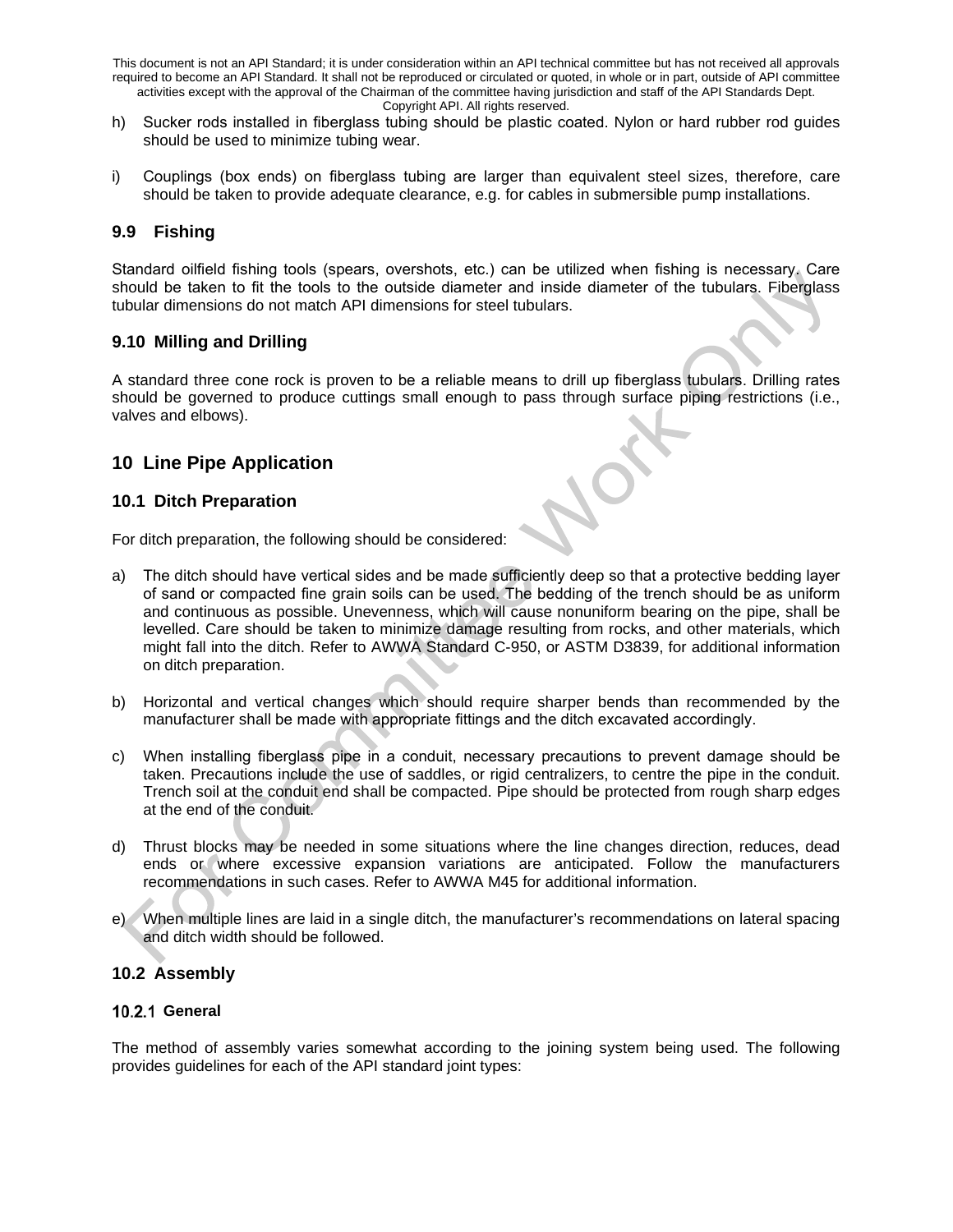Six-inch and larger line pipe is usually assembled in the ditch. Smaller diameter pipe is normally assembled on the surface and lowered into the ditch Do not exceed the minimum bending radius of the pipe, defined by the manufacture, as it is lowered into the ditch.

Protect the joints during all handling operations. Joints to be adhesively bonded should be protected against exposure to ultraviolet rays during handling operations.

#### **Adhesive Bonded Joints**

All adhesive bonding should be performed following a written bonding procedure that has been qualified by test for the application. Personnel doing the bonding should be trained, and qualified by test, to perform the bonding operations. Qualified written procedures, and training assistance, should be available from the manufacturer.

Appendix A provides guidelines for preparation of a written fiberglass pipe bonding procedure.

Appendix B provides guidelines for preparation of a written procedure for qualification of bonding personnel.

Appendix C is a sample bonded-joint inspection sheet.

Exposure of the surfaces to be bonded to ultraviolet rays, even for relatively short periods of time, can significantly reduce joint strength unless the joint is sanded and retapered immediately before bonding. Bells should be protected from exposure until just before the bonding is to take place. Surfaces to be bonded shall be sanded immediately prior to the bonding.

In bonding matched taper bell and spigot joints, product from different manufacturers should not be interchanged. The objective is to obtain a thin uniform bondline. Excessive adhesive will result in a loss of joint strength.

CAUTION Some components used in the bonding operations may cause skin irritation or burns. Inhaling the vapors should be avoided. The manufacturer's precautions and Material Safety Data Sheets should be read and followed closely. Store and dispose of the container and spent materials in accordance with applicable regulations.

#### **Fiberglass-to-Steel Connections**

When making fiberglass-to-steel connections in line pipe applications, connect a steel flange with a fiberglass flange of the same drilling class.

# **10.3 Pressure Testing**

Pressure testing is recommended and required to ensure the line will withstand the maximum operating pressures. Lines in the ditch shall be covered sufficiently to minimize pipe movement. The connections and fittings should be left uncovered for inspection during the testing period. The line may also be pressure tested with covered connections and fittings if agreed between concerned parties.

Pressure testing should be performed using a recording device to monitor/record line pressure as a function of time. A minimum test duration of 4 hours at 1.25 x the maximum system design pressure is recommended when the connections and fittings are uncovered. The maximum field pressure test at the lowest elevation in the piping system should not exceed 1.25 x the pressure rating. During the test hold period, the pipe/connections should be visually examined for evidence of leakage, distortion, or other evidence of damage. When the connections and fittings are covered, the test duration may be extended to 8 hours. Extending the test to more than 8 hours at a pressure higher than the design pressure shall be avoided to eliminate excess line expansion, contraction and movement, due to ambient temperature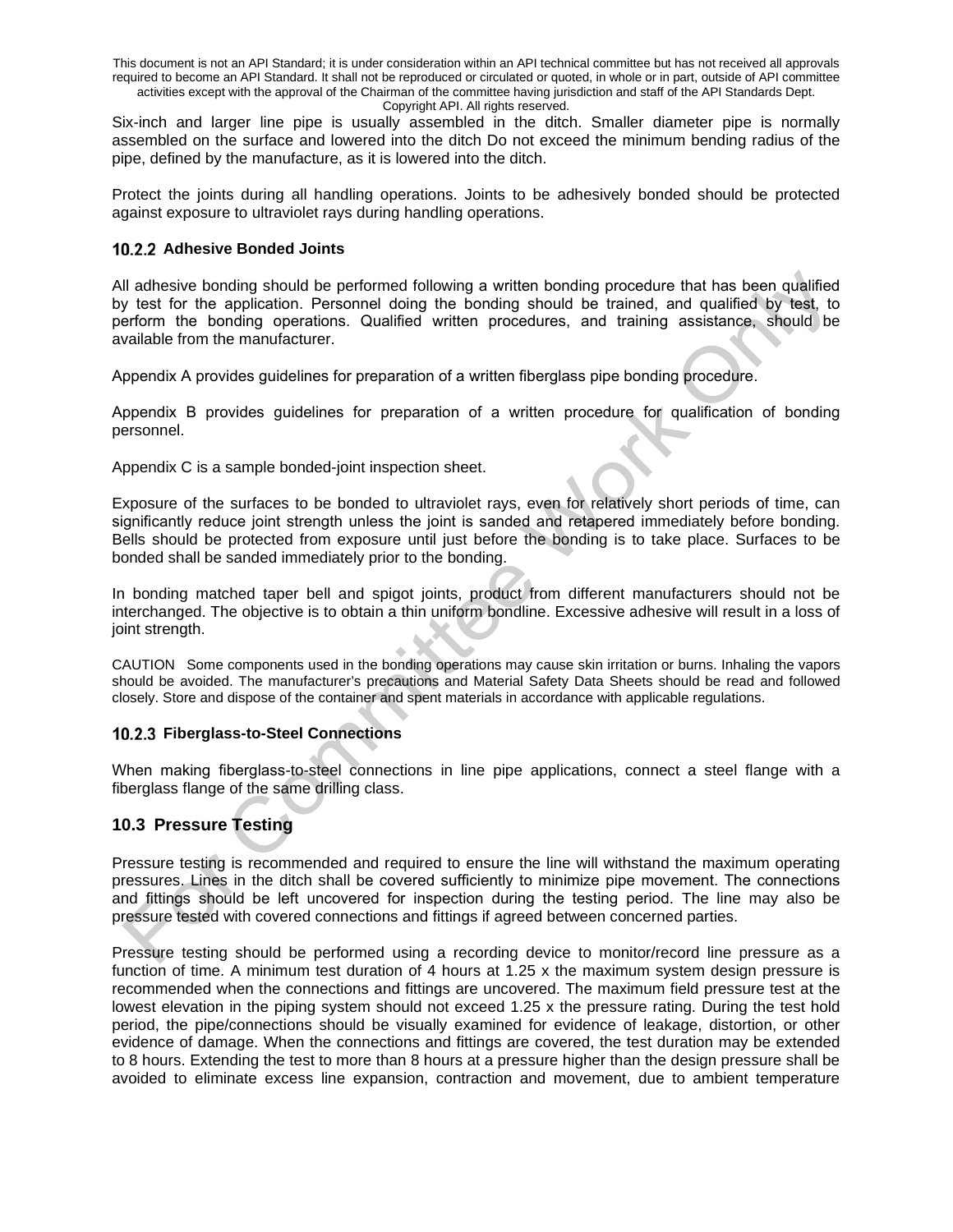change cycles, that were not taken into consideration in the design. In case it is necessary to extend the test beyond 8 hours, the maximum test duration can be 24 hours at the design pressure.

CAUTION Failure of products under pressure can be hazardous to personnel and equipment.

Testing a system for leaks should be done in segments as small as practical. Gases, such as air, should never be used for pressure testing. When water is used, all air should be removed from the lines before the test is started. The water should enter the line at a low point and means provided for bleeding air at high points. Any entrapped air will be compressed during testing and give erroneous results. A successful procedure for accomplishing complete air removal during fill is to force a pig ahead of the water, displacing air while filling the line. Pressure in fiberglass line pipe may not remain constant for certain periods of time where variations in ambient temperature occur. Follow the manufacturer's recommended practices when pressure testing.

NOTE Because of environmental considerations, the use of fresh water for hydrotesting may be desirable.

Air with a maximum pressure of 5 psi may be used for locating leaks. All connections and fittings should be covered with a soap solution to test for leaks after reaching the test pressure. Leaks found by air test can be quickly repaired since water does not have to be removed from the line or pumped from the ditch. Gas lines should be leak tested. Air and odorizer type leak detectors can be used to improve the test.

If pressure testing is conducted on a complete system rather than on individual segments, the test pressure should be governed by the segment having the lowest rating. Water tests should always be at pressures established by agreement between the installation contractor and the purchaser provided they do not exceed manufacturer's recommendation. Applicable governmental regulations shall be considered.

#### **10.4 Backfilling**

Backfilling should be done as soon as possible after testing to protect the pipe from damage, i.e. that which could be caused by falling boulders, side wall cave in, flooding of the open ditch, and frozen backfill material. Refer to AWWA Standard C-950, or ASTM D3839, for additional information.

When starting the backfill, care should be taken to place sufficient backfill material beneath the pipe to fill all voids between the pipe and the bottom of the ditch. The pipe should be covered with a fine-grained material, such as sand or loose soil, in accordance with the manufacturer recommendations. Largergrained fill can be used as the cover is increased.

Special care should be taken for pipe buried with more than three feet of cover to ensure that the pipe is firmly supported by surrounding fill. This support enables the pipe to resist the overburden load of the fill material and in shallower depths, minimizes possible movement of the line which could cause abrasion to the pipe wall.

# **10.5 Surface Lines**

Follow the recommendations given under Sections 4, 5, 7 and 8. Anchor and guide the pipe to prevent movement which could cause abrasion or subject the pipe to excessive loading. Support spans for overhead pipe should follow the manufacturer's recommendations. See AWWA C-950 for additional information.

The use of thrust blocks should be considered. Follow the manufacturer's recommendations. See AWWA M45 for additional information.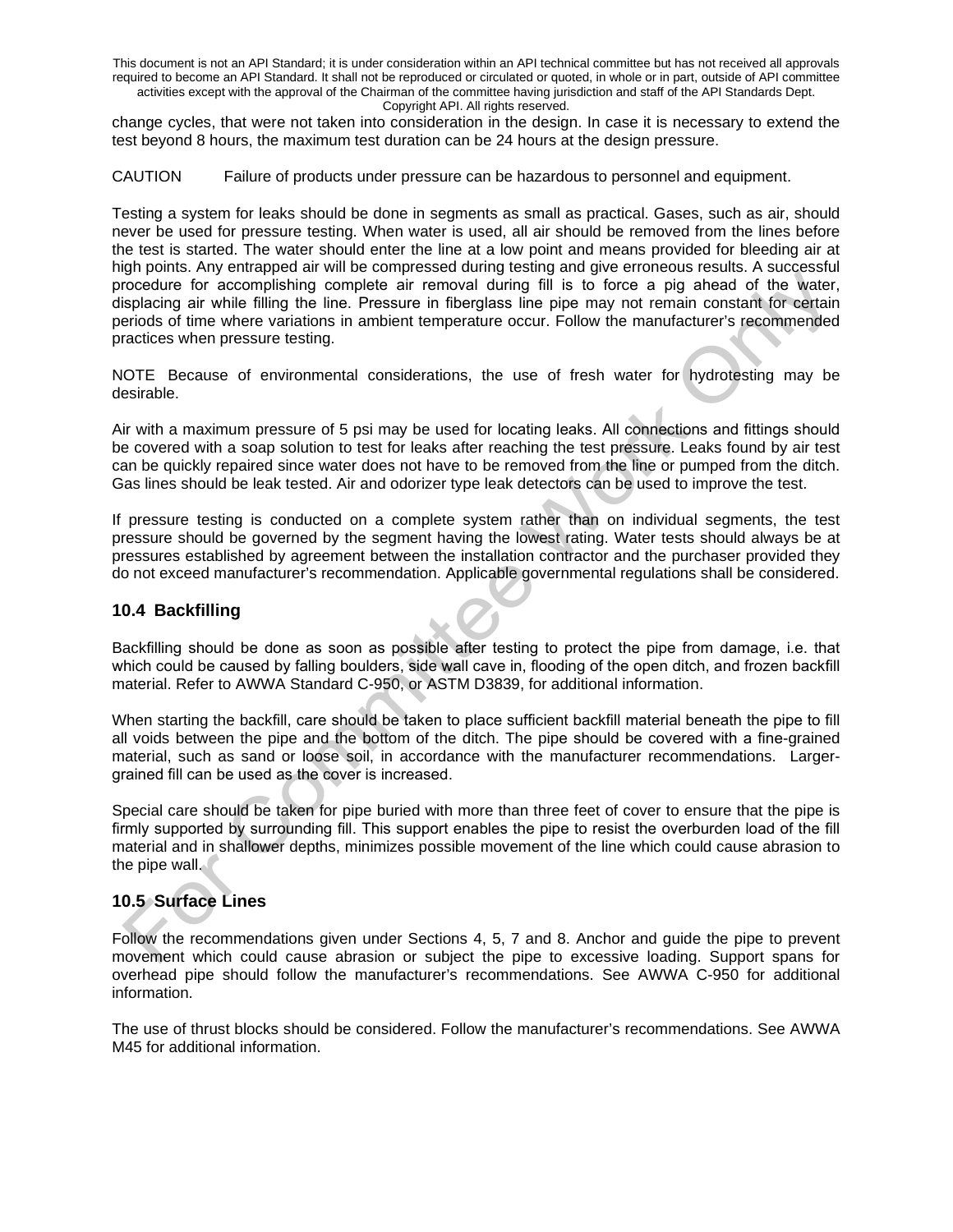# **11 Causes of Problems in Fiberglass Tubulars**

The most common causes of problems in fiberglass tubulars are as follows:

- a) Improper selection for strength and design life.
- b) Insufficient inspection at the mill or in the field.
- c) Careless loading, unloading, and cartage.
- d) Damaged threads resulting from protectors loosening and falling off or improper stabbing.
- e) Lack of care in handling and storage.
- f) Worn-out or improper handling equipment and tools.
- g) Improper procedures in running, lifting and pulling tubing.
- h) Compression loads or alternating tension or compression loads.
- i) Rod cutting and sucker rod breakage.
- j) Excessive expansion and contraction due to temperature and pressure fluctuations.
- k) Dropping a string, even a short distance.
- l) Exceeding internal or external pressure ratings.
- m) Erosion from entrained abrasives.
- n) Leaky joints under an internal or external pressure are a common problem and may be due to:
	- Improper thread compound and/or application.
	- Dirty threads, or threads contaminated with foreign material.
	- Under-or over-torqueing.
	- Galled threads.
	- Damaged couplings.
		- Exceeding axial tensile strength.

#### Worn-out threads.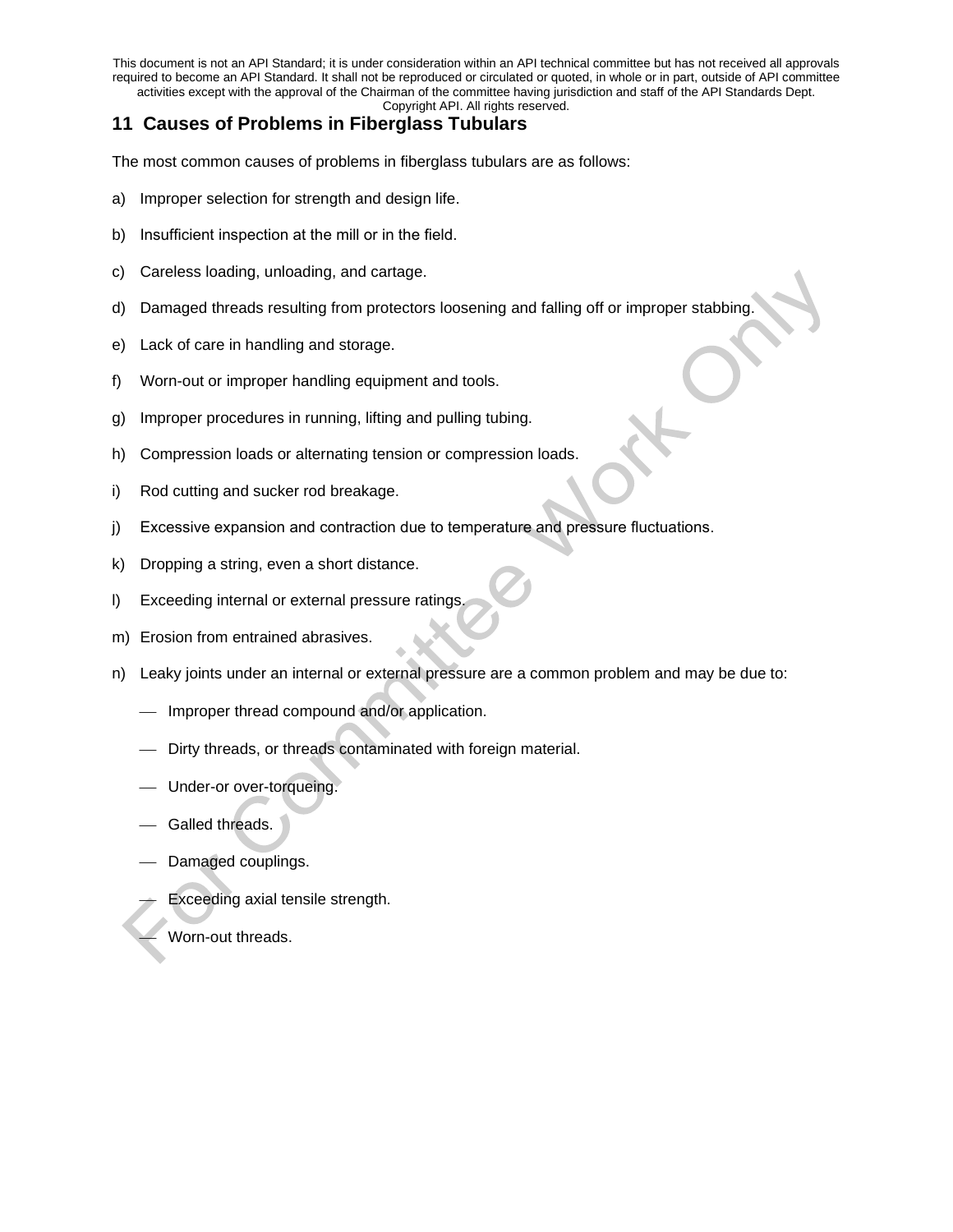# **12 Repair**

### **12.1 Tubing and Casing Application**

Tubular with damage in the body should not be repaired in a tubing and casing application, it should be discarded. Tubular with surface damages or shallow scratches in the upset area due to the action of the tong doesn't need to be discarded or repaired because this won't affect the integrity of the tubular. In case of deep dents in the upset, where the dent reaches to the tubular body outer diameter, consult with the manufacturer for the usability or repairability of the tubular.

Repair of leaking connections should be attempted by breaking out the connection, cleaning, and examining the threads. If the threads are acceptable as per Table E.1, thread compound should be applied and the connection made-up and pressure tested. If the connection fails the pressure test, the tubular should be sent for thread reforming and another tubular can be used. If the threads are not acceptable as per Table E.1, they may be reformed in accordance with manufacturers recommendations. The acceptability of reformed threads should always be confirmed by gaging and inspection, in accordance with the API Specification 5B.

#### **12.2 Line Pipe Application**

Leaking bonded joints can be repaired by overwrapping or by cutting the joint out of the line and replacing it. The use of a written procedure is recommended. See Appendix D for repair procedure guidelines.

Leaking tubular body can be repaired using saddles or by cutting the leaking section out of the line and replacing it. Alternatively, tubular body leak may be repaired by other proven means if agreed between concerned parties. Manufacturer's written recommendations and procedures should be followed closely in all types of repair.

Leaking threaded connections can be repaired by breaking the connection and reassembling or cutting the connection and replacing it with flanges, or overwrapping. Repair by breaking and reassembling the joint requires cutting the pipe at one side of the joint, breaking the connection, cleaning the threads, reapplying thread compound and reassembling if there was no any damage in the threads. After making up the connection, the line can be connected using fiberglass flanges. Repair by replacing the connection requires cutting the connection out of the line and replacing it with a flanged connection. Alternatively, leaking threaded connections may be repaired by other proven means if agreed between concerned parties. See Appendix D for repair procedure guidelines.

# **13 Operating Conditions and Considerations**

Changes in operating conditions will affect the design life. If the material conveyed is changed from the original service in terms of increased pressure, temperature, or fluid velocity, or change in chemistry, consult the manufacturer's design literature. It is recommended that the manufacturer's design literature for the product used be incorporated and maintained in the well or job file, at the time of installation, for future reference.

For cleaning of strings, i.e., acidizing, hot oiling or other technique, refer to the manufacturer's recommended practice.

The ultraviolet (UV) component of sunlight will degrade the resins used in the production of fiberglass tubulars (during storage).

i) Tubular body. On the body, the degradation due to ultraviolet light exposure is insufficient to affect product integrity, mechanical properties or service life. Ultraviolet light effects are only limited to surface discoloration. Fiber bloom or fazing may occur if the pipe is exposed to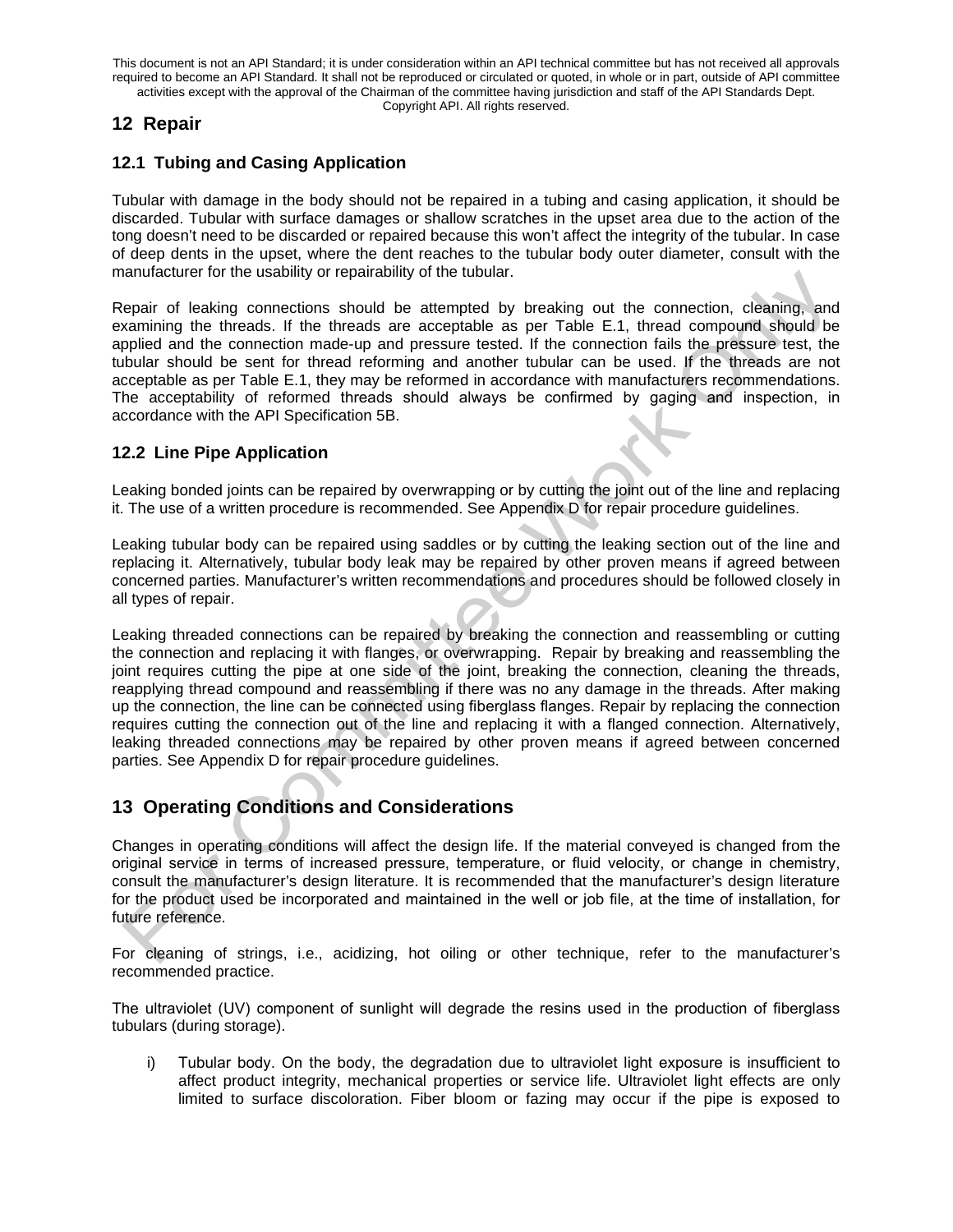sunlight for more than 3 years. As this effect is only limited to the outer 0.1 to 0.25 mm of the pipe surface, the mechanical integrity of the pipe system is not affected in any way. Pipe will operate at 100% of its rating with no effect on its physical properties. However, if material items are expected to be stored for more than 3 months, it is recommended to cover the material with Tarpaulin sheets, tent fabric, or equivalent in order to avoid surface discoloration and to provide adequate protection against UV radiations or any weathering conditions.

- ii) Threaded connections. Significant damage can result due to prolonged exposure. Damage to threaded areas is indicated by whitened and/or powdery surfaces. Consult the manufacturer before installation of tubulars with ultraviolet thread degradation. Fiberglass tubulars should always be stored with thread protectors in place to avoid degradation.
- iii) Bonding surfaces. Significant damage, including loss of bond strength, can result due to prolonged exposure of the bonding surface to ultraviolet light. Damage is indicated by whitened and/or powdery surfaces. Consult the manufacturer before assembling pipe with ultraviolet bond surface degradation. Fiberglass pipe should always be stored with protectors in place to avoid degradation.

of Com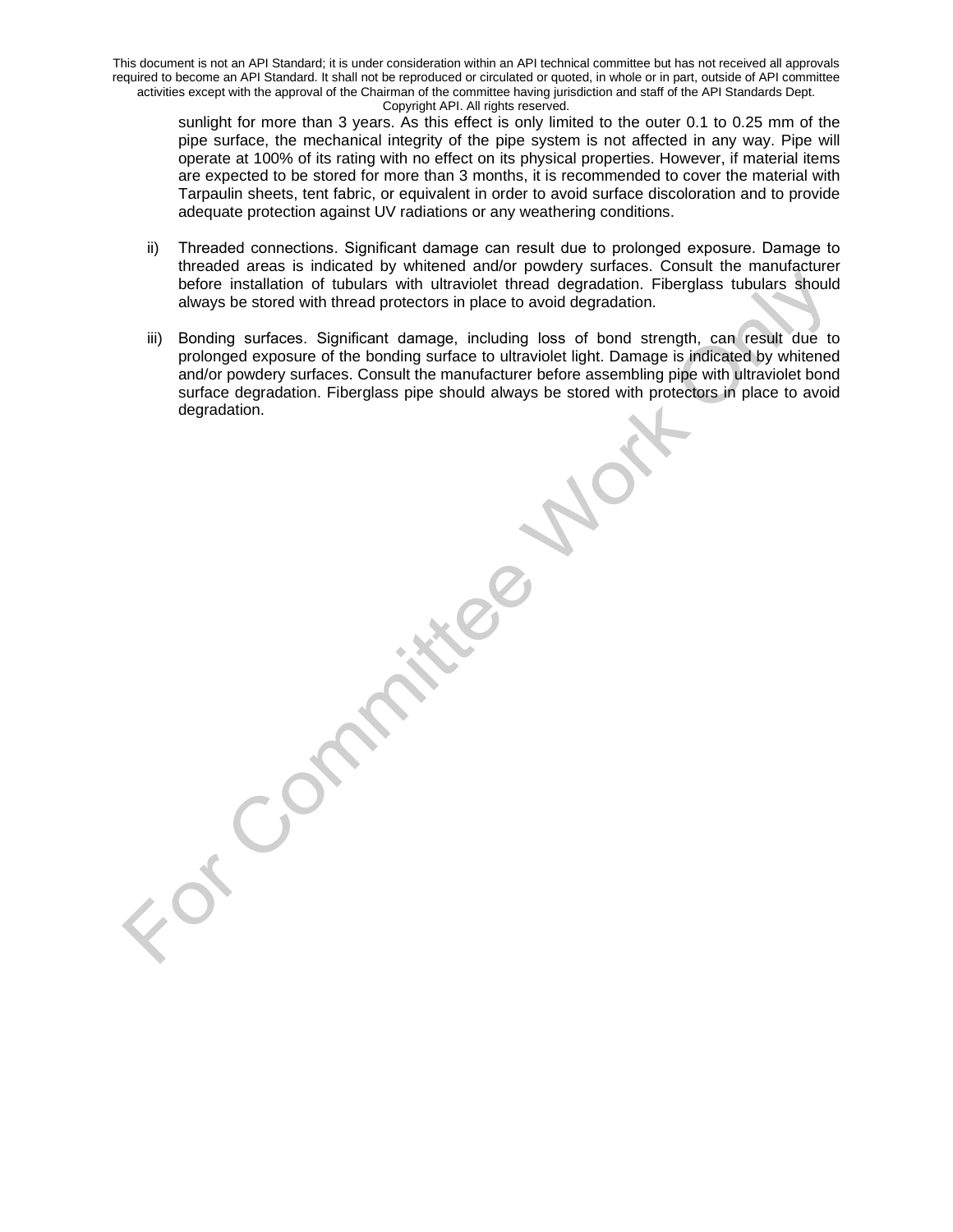# Annex A (informative)

# **Guidelines for Preparation of a Written Adhesive Bonding Procedure**

# **A.1 Scope**

The scope of applicability of the procedure should be stated in terms of pipe site, pressure class, application and piping products.

# **A.2 References**

Reference specifications and standards should be cited.

# **A.3 Bonding Procedure**

The procedure specific requirements are cited. These should include consideration of the following:

# **Environment**

The environmental conditions under which the bonding is permitted to take place should be clearly stated. Usual provisions include:

- a) Pipe surface temperature permissible during bonding: A range of 60° to 105°F is often specified with heating or cooling provisions included. Surface temperature should also be at least 37.5°F above dew point.
- b) Humidity/moisture limits during bonding should be stated. Bond is not recommended on wetted surfaces.
- c) Cleanliness levels. Blowing sand and dust usually require some form of protection during bonding as sand/dust in bond joints is detrimental.

# **Stringing and Blocking**

A description of how the pipe is to be strung and blocked (supported) for assembly.

- a) A description of stringing instructions. Generally, where the pipe is to be strung and handled.
- b) A description of how the pipe is to be blocked. Normally given in general terms with some minimum height above ground surface required.

# A.3.3 Surface Preparation

A description of how the pipe is to be strung and blocked (supported) for assembly.

- a) Joint protection. Usual requirement is for end caps/protectors to remain in place until just prior to cleaning/bonding.
- b) Joint examination. The joint is normally visually checked for cleanliness/damage and UV degradation. UV degradation is detected by sanding and looking for color change. Refinishing by sanding and/or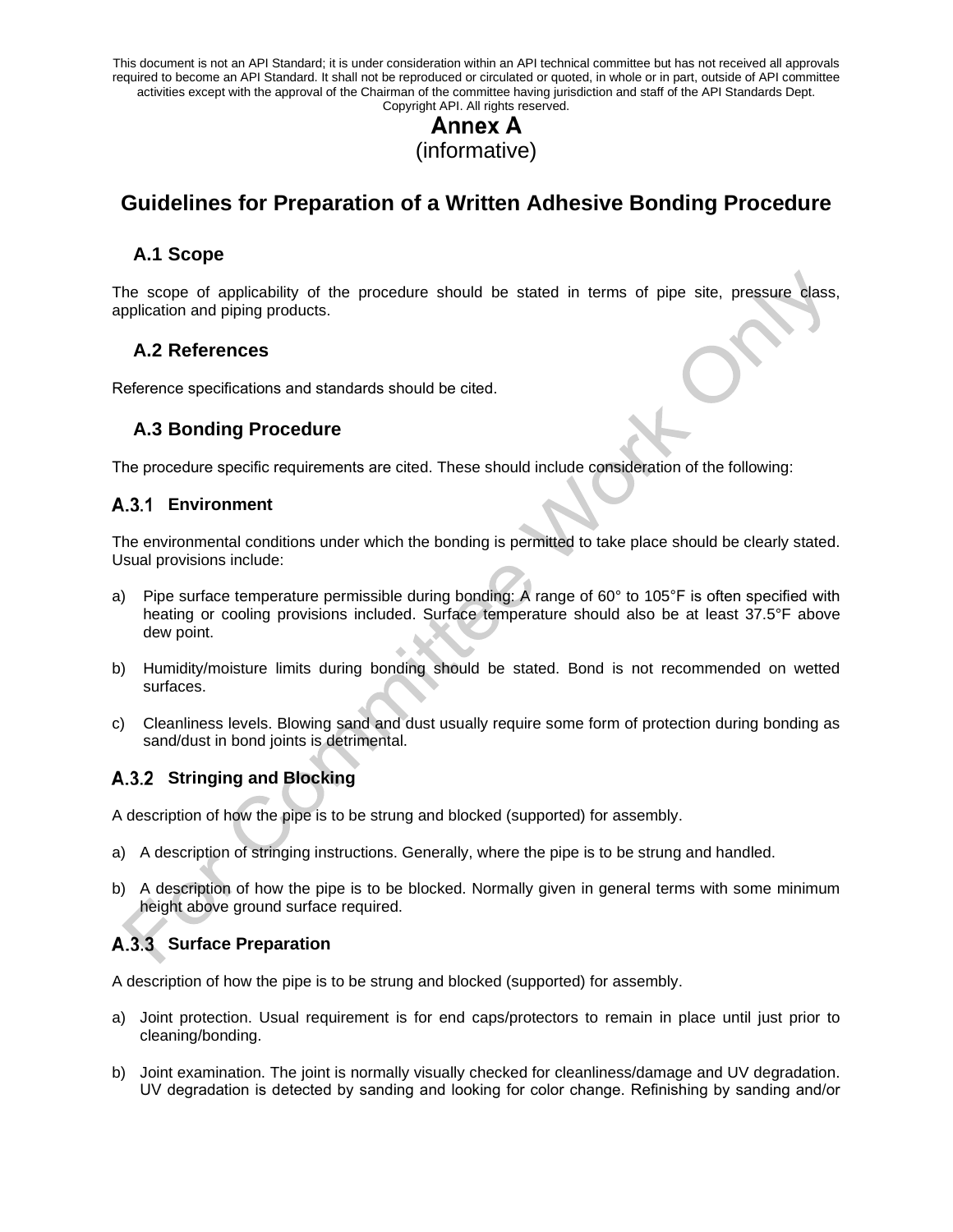retapering is often required if UV degradation is detected or if the joint has been exposed for a limited period of time (often specified as 0.5 to 1.0 hours).

c) Tapering instructions should be provided. Reference should be made to specific tools, sandpapers and grits if necessary. Cleaning is always required after sanding or retapering. After tapering, the match up/fit of the joint should be verified. When assembled dry, without adhesive mixture, there should be no looseness.

# A.3.4 Joint Cleaning

A detailed description of the joint cleaning procedure, including the materials to be used.

- a) Joint cleaner and wiping materials should be specified in detail. Materials are not normally reused.
- b) Cleanliness level. The procedure should require all oil, grease, mud and fingerprints to be removed. Once cleaned the joint should not be touched.

CAUTION Solvents are normally volatiles and may build up pressure in containers. A general understanding of the health and safety conditions as stated on the Material Safety Data Sheets is generally required. Storage, transport, use, and disposal of excess materials and containers should be considered.

# A.3.5 Adhesives

Detailed instructions for mixing of the adhesives are required.

- a) Mixing. Complete mixing instructions should be provided. The instructions should consider the effects of temperature, splitting a kit and determination that mixing is complete. Normal requirements are for adhesive to be in the 60°to 80°F range at time of mixing, no splitting of adhesive kits, and uniform color/consistency.
- b) Shelf life. Information relative to the working life of the mixed adhesive is required. The working life is normally specified in terms of time at a specified ambient temperature. Shelf life varies directly with temperature. Instructions often include suggestions for keeping the mix cool, such as, wrapping with wetted rags, or storing in the bottom portion of a cardboard box lined with wetted rags/paper towels.

CAUTION The hardener contained in the adhesive kits might burn the skin. Inhaling the vapors should be avoided. The manufacturers precautions, and Material Safety Data Sheets should be read and observed. Store and dispose of the container, mixing tools, and unused materials in accordance with appropriate regulations.

# A.3.6 Joint Assembly

Detailed instructions should be provided for the application of the adhesive and alignment/mating of the joints. This portion of the procedure will depend on the type of joints being bonded and should consider bonding to flanges and fittings.

- a) Alignment. Joints shall be axially aligned. Visually detectable misalignment is normally unacceptable.
- b) Warming. Bonding surfaces should be heated or cooled to bring to the appropriate bonding temperature. Bonding surfaces should never be touched by fingers or tools after cleaning.
- c) Adhesive application. Specific instructions relative to application of the mixed adhesive is required. Instructions normally require brush application of a thin uniform coat (3 to 10 mils) on both surfaces.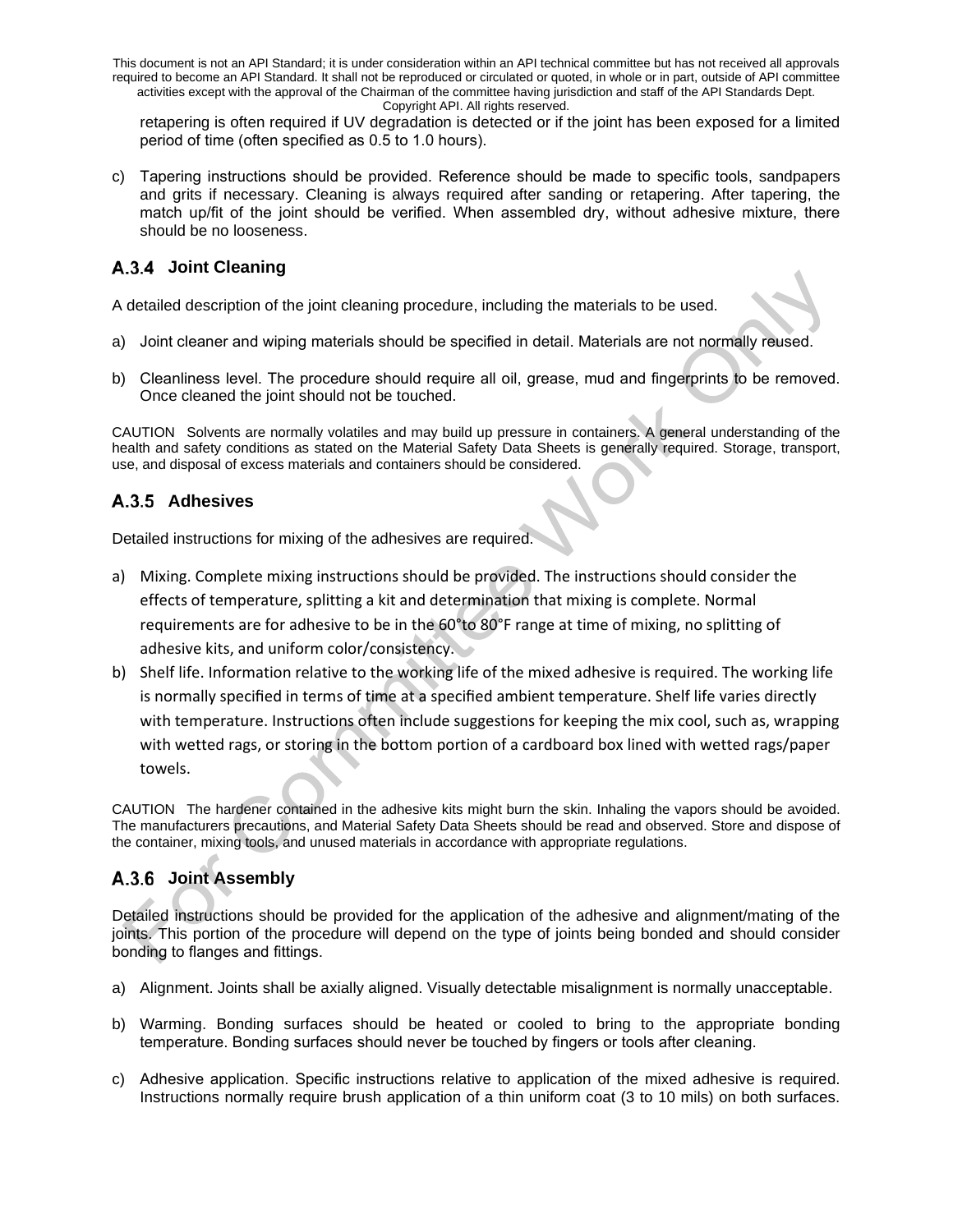Excess adhesive may interfere with obtaining a locked position on tapered joints. Apply adhesive to the bell first to reduce potential for contamination.

d) Alignment and locking of the joint. Instruction on how the bell and spigot are to be engaged. The instructions will vary depending on the type of joint being used. For a tapered bell and spigot joint, the instructions will normally include the use of rubber mallets on small diameter pipe  $( $8$  in.) and$ hydraulic come-alongs on larger diameter pipe (> 8 in.). If a hydraulic come-along is used, the pressure required to obtain lock-up is specified along with a maximum pressure loss if the joint is vibrated or tapped with the mallet (to indicate proper lock-up).

# **Heat-assisted Curing**

Requirements for, and acceptable methods of, assisting the joint cure through addition of external heat should be considered.

- a) The requirement. A statement is needed to define when heat assistance is required.
- b) The method. A statement describing the method to be used to provide the external heat is required. Specific equipment identification is normally provided.

# **A.4 Examination/Documentation**

Each bonded joint should be visually examined and documented if required. A suggested inspection sheet is provided as Appendix C.

# **A.5 Procedure/Personnel Qualification**

Written procedures, and bonding personnel, should be qualified prior to field use. Appendix B provides an outline for personnel qualification.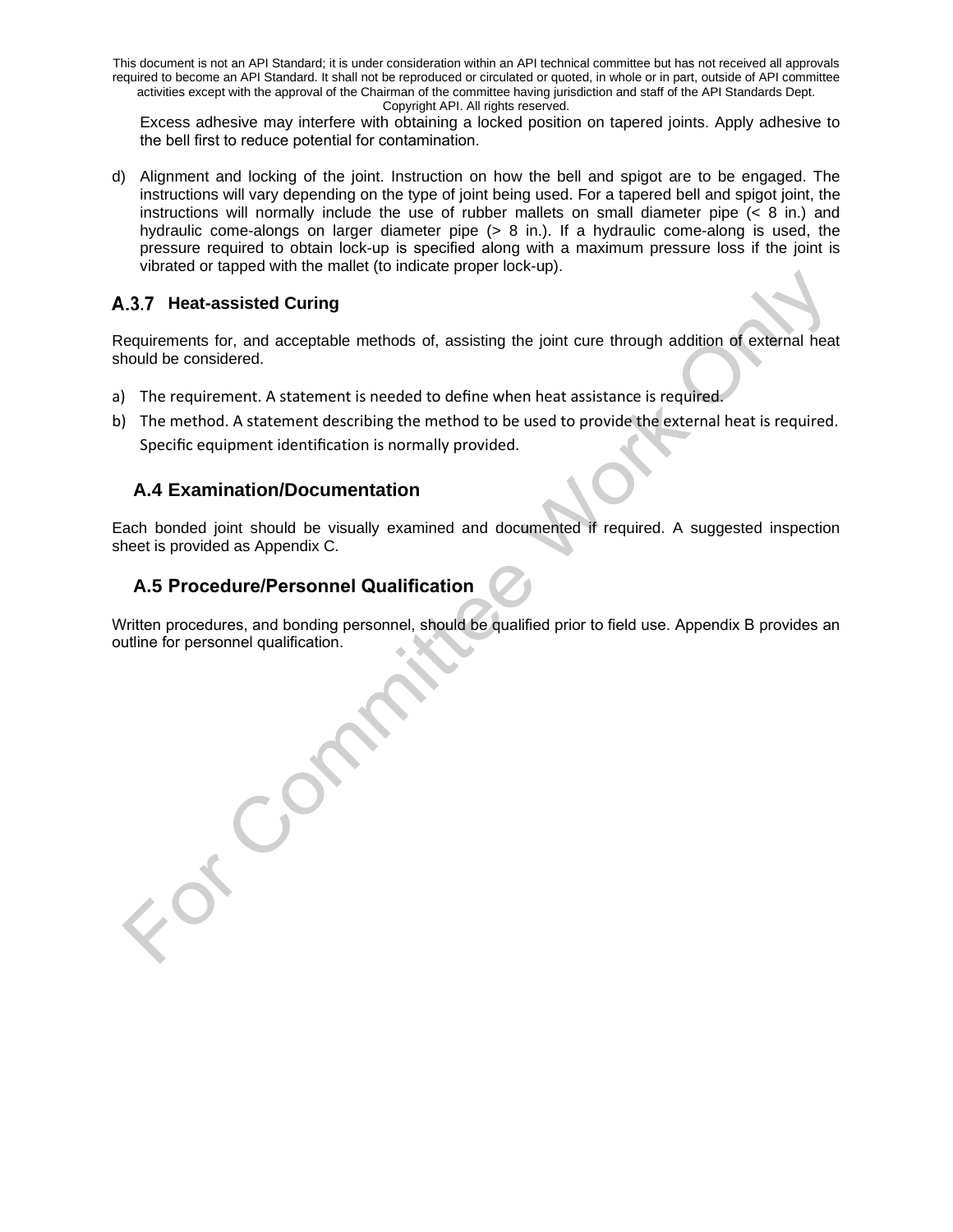# Annex B (informative)

# **Guidelines for Preparation of a Written Pipe Bonder Qualification Procedures**

# **B.1 Scope**

The applicability of the qualification tests should be stated in terms of pipe size, pressure class, and joints

# **B.2 References**

Applicable reference practices, standards, and commercial literature should be clearly identified.

# **B.3 Instruction**

All personnel on installation crews should be provided with instruction on the bonding procedure and joints to be bonded.

# **B.3.1 Instruction Requirements**

Instruction requirements should be stated in terms of who is to instruct and what information is to be covered.

# **Examination**

Pipe bonders are required to pass a written examination prior to proceeding with qualification.

# **B.3.3 Qualification Test Bond**

Each bonder to be qualified should be required to bond a sample connection using the written procedure, and have passed the written examination.

- a) Qualification sample. The specimen on which qualification testing is to be performed should be identified in terms of size, pressure rating and joint type. Normally, the bonder works with his crew, and the largest pipe covered by the procedure is bonded.
- b) Grading of sample joint. The qualifying agency representative will observe the fabrication of the bonded joint and grade the bonder on his knowledge and application of the procedure.

# **B.4 Sample Evaluation**

The method of testing the sample should be clearly defined. Normally, a short-term pressure-to-failure test in accordance with ASTM D1599 is specified. Loading should be in both the axial and circumferential directions. Acceptance criteria should be specified.

# **B.5 Qualification**

Only persons who pass the written examination, who demonstrate a practical knowledge of the procedure and method and whose test sample passes the criteria of B.4 should be qualified to bond in accordance with the written procedure.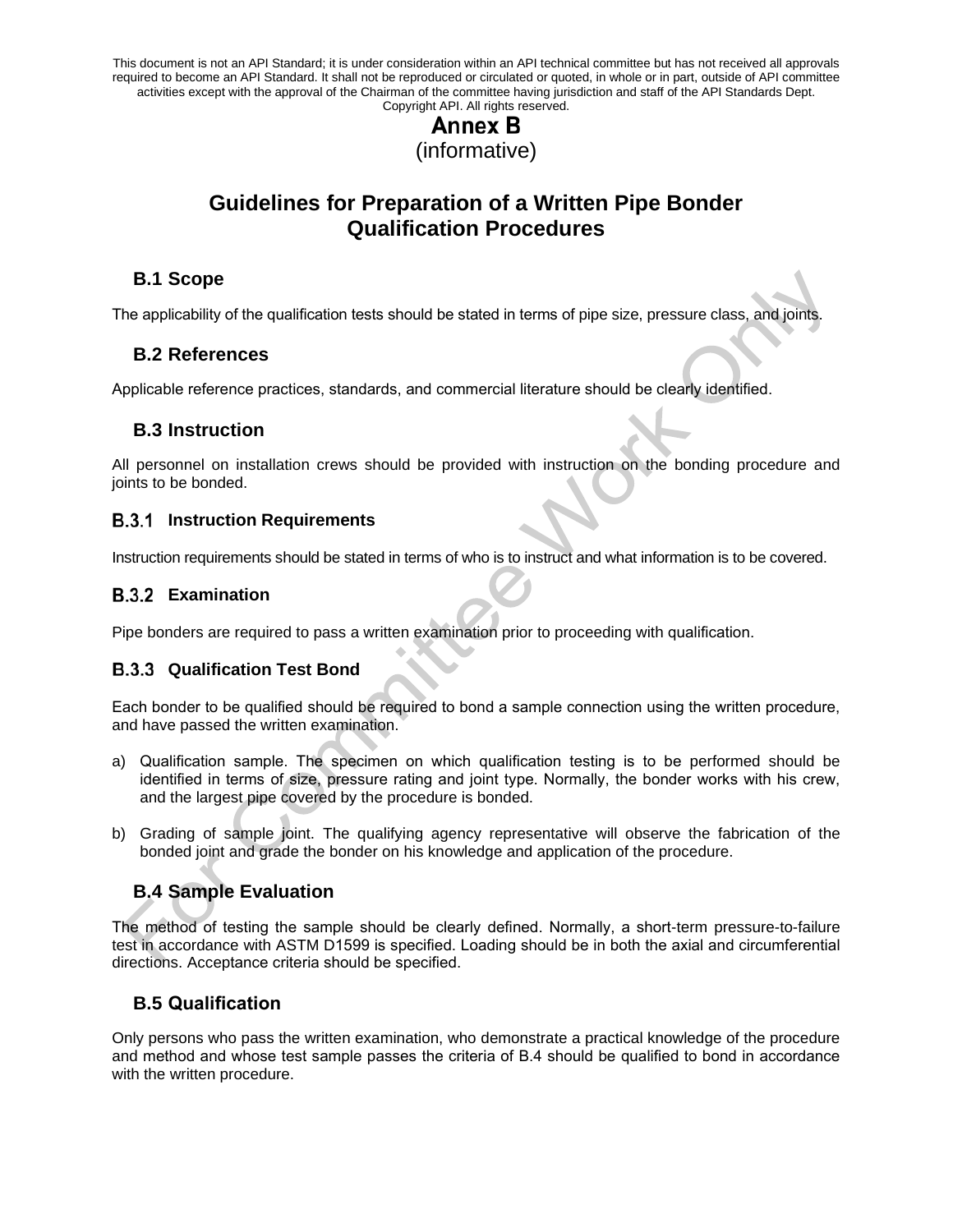# **Annex C** (informative)

# **Sample Joint Inspection Checklist**

| Inspector:<br><u> 1980 - Johann Barn, mars eta bainar eta baina eta baina eta baina eta baina eta baina eta baina eta baina e</u> | Joint Number:                                |                |  |  |
|-----------------------------------------------------------------------------------------------------------------------------------|----------------------------------------------|----------------|--|--|
|                                                                                                                                   |                                              |                |  |  |
| 1. Environmental                                                                                                                  |                                              |                |  |  |
| <b>Ambient Temperature:</b>                                                                                                       |                                              | $\mathrm{P}$   |  |  |
| Moisture Conditions:<br><u> 1980 - Johann Barbara, martxa alemaniar a</u>                                                         |                                              |                |  |  |
| Wind Conditions (Sand/Dust):                                                                                                      |                                              |                |  |  |
| 2. Ground Clearance (16" minimum):                                                                                                |                                              | inches         |  |  |
| 3. Are end protectors in place? (30 minutes maximum between removal and joint makeup.)                                            |                                              |                |  |  |
| Spigot:                                                                                                                           | Yes                                          | N <sub>o</sub> |  |  |
| Bell:                                                                                                                             | Yes                                          | No             |  |  |
| Comments:                                                                                                                         |                                              |                |  |  |
| 4. Ultraviolet Degradation Check:                                                                                                 |                                              |                |  |  |
| Did spigot show degradation?                                                                                                      | Yes                                          | No             |  |  |
| Did bell show degradation?                                                                                                        | Yes                                          | No             |  |  |
| <b>Action Taken:</b>                                                                                                              |                                              |                |  |  |
| Spigot retapered (witness and verify taper)                                                                                       |                                              | (Initial)      |  |  |
| Bell sanded (witness and check bell)                                                                                              | (Initial)                                    |                |  |  |
| Pipe replaced (mark pipe with paint)                                                                                              | (Initial)                                    |                |  |  |
| Comments:                                                                                                                         |                                              |                |  |  |
|                                                                                                                                   |                                              |                |  |  |
|                                                                                                                                   |                                              |                |  |  |
| 5. Joint Cleaning:                                                                                                                |                                              |                |  |  |
| Inspected surface for oil, dirt, etc.                                                                                             | Yes                                          | No             |  |  |
| Insured clean towels from kits are used.                                                                                          | Yes                                          | No             |  |  |
| 6. Adhesive Mixing:                                                                                                               |                                              |                |  |  |
| Adhesive Temperature:                                                                                                             | $\mathrm{P}$                                 |                |  |  |
| Was all hardener used?                                                                                                            | Yes                                          | N <sub>0</sub> |  |  |
| Was adhesive thoroughly mixed?                                                                                                    | <b>Yes</b>                                   | N <sub>0</sub> |  |  |
| 7. Visual inspection of joint alignment.                                                                                          | Done                                         | Not Done       |  |  |
| 8. Bonding surface temperature (70 $\textdegree$ to 120 $\textdegree$ F).                                                         |                                              | $\circ$ F      |  |  |
| 9. Was adhesive applied correctly?                                                                                                | Yes                                          | No             |  |  |
| 10. Hydraulic come-along.                                                                                                         | Delta P (1st Blow) psi<br>Final Pressure psi |                |  |  |
| Are hydraulic cylinders bottomed out?                                                                                             | Yes                                          | N <sub>o</sub> |  |  |
| 11. Heat Collars:                                                                                                                 |                                              |                |  |  |
| Time on:                                                                                                                          |                                              |                |  |  |
| Time off:                                                                                                                         |                                              |                |  |  |
| Temperature:                                                                                                                      |                                              | $\circ$ F      |  |  |
|                                                                                                                                   |                                              |                |  |  |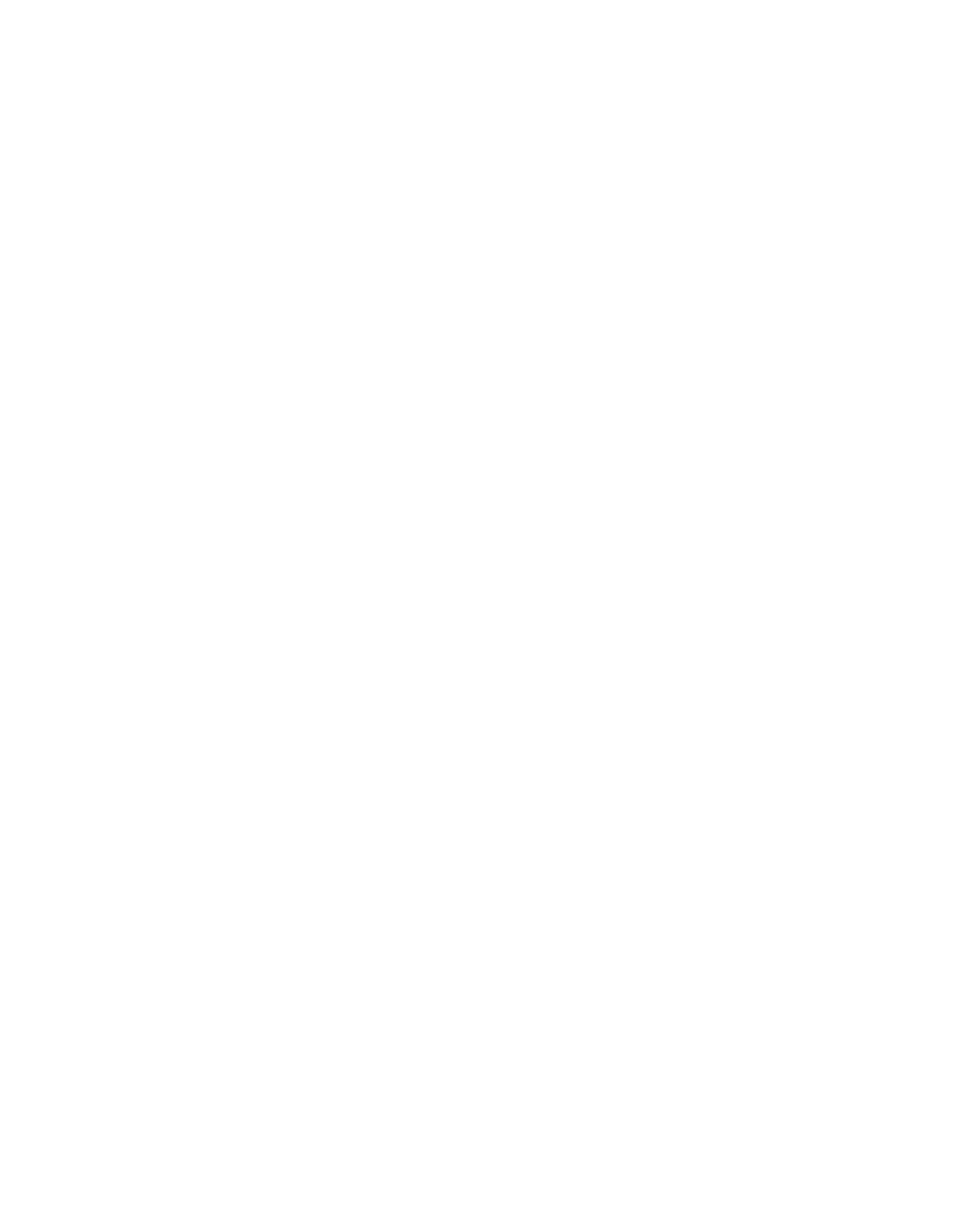# **Annex D** (informative)

# **Guidelines for Preparation of a Written Repair Procedure**

# **D.1 Scope**

The scope of applicability of the procedure should be stated in terms of pipe size, pressure class, application, and piping products. The scope should also describe acceptable repair methods.

The following provide some examples of commonly used repair methods. It is not an endorsement of these techniques for all applications. The manufacturer should determine what is appropriate for application.

# **D.2 References**

Reference specifications and standards, including applicable procedures, should be cited.

# **D.3 Pipe Saddle Repair**

**D.3.1** The patch. A length of good pipe is cut and slit longitudinally to remove a segment to form a saddle patch. The size of the segment to be removed (often 120° of circumference) and length of the patch should be specified. The size of the damage to be repaired using this method should also be specified (for 2-in. and larger pipe, a maximum damaged sur-face area with a 2.0-in. diameter is often specified).

**D.3.2** Preparation. The patch and damaged pipe area are sanded to remove all gloss in preparation for bonding. The length of the area to be sanded, and sandpaper, including grit, should be specified. At a minimum of 1 inch past each end of the patch, 40 and smaller grit sandpaper is often specified.

**D.3.3** Cleaning. The sanding areas require thorough cleaning to remove all foreign material, oils, greases and fingerprints. The cleaning agent (solvent) and wiping materials are normally specified.

**D.3.4** Bonding. A heavy coating of mixed adhesive is applied to both surfaces and the patch is snapped into place. During curing the patch is held in place with a hose clamp at each end of the patch. The adhesive is normally specified along with mixing and curing requirements and when (or if) the clamps should be removed. See Appendix A for sample mixing instructions.

# **D.4 Sleeve Coupling Repair**

For damaged areas greater than that permitted to be repaired by saddle patches, a sleeve coupling repair is often used.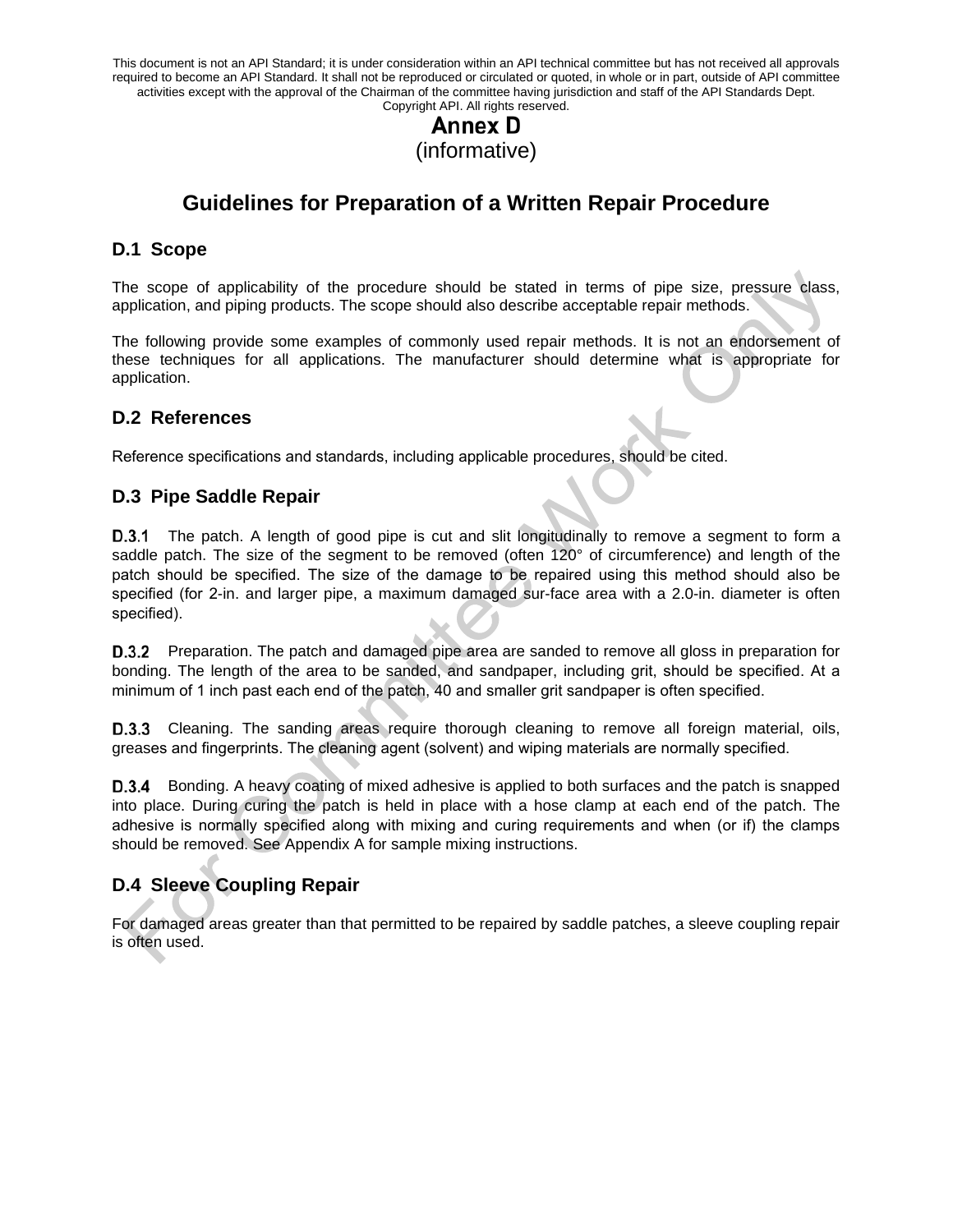**D.4.1** The damaged area of the pipe is cut out using an appropriate tool. Care is required to ensure that the entire damage is removed. A maximum damage area is normally specified, often in the 2- to 4-inch range. A hacksaw with a 22 to 26 (teeth per inch) blade is often used.

**D.4.2** Preparation. The cut ends of the pipe shall be pre-pared for bonding by tapering and/or sanding. The type of preparation, tools, and the sanding materials required are normally specified.

**D.4.3** Cleaning. The sanding areas require thorough cleaning to remove all foreign material, oils, greases, and fingerprints. The cleaning agent (solvent) and wiping materials are normally specified.

**D.4.4** Bonding. The procedure should specify the adhesive and mixing instructions. See Appendix A.

**D.4.5** A coupling, with appropriate joints at each end, is inserted and bonded in place in the gap. The acceptable joint type, method of preparation for the cut pipe ends, and bonding procedure are normally required to be specified. See Appendix A.

# <span id="page-26-0"></span>**D.5 Pipe Section Replacement and Repair**

For damages which are not suitable to be repaired by saddle patches, a sleeve coupling repair is often used.

**D.5.1** The damaged area of the pipe is cut out using an appropriate tool. Care is required to ensure that the entire damage is removed. A maximum damage area is normally specified.

**D.5.2** Preparation. The cut ends of the pipe shall be prepared for bonding by tapering, or sanding, or as required. The type of preparation, tools, and sanding materials required should be specified.

**D.5.3** Cleanliness level. The procedure should require all oil, grease, mud, and fingerprints to be removed. Once cleaned, the joint should not be touched.

**D.5.4** Couplings, and a replacement pipe section with appropriate joints at each end, are inserted and bonded in place in the gap. The acceptable joint type, method of preparation of the cut pipe ends, method of establishing the replacement pipe length, and bonding procedure are normally required to be specified. See Appendix A.

# **D.6 Leaking Joint Repair—Overwrap Procedure**

Leaking bonded or threaded joints can be repaired by the method of [D.5,](#page-26-0) or by overwrapping with glass fabric and resin following the manufacturer's recommended procedures.

CAUTION Manufacturer's overwrap procedures should, at a minimum, include information relative to the design of the overwrap procedures for overwrapping, qualification of the overwrap procedure, and adequate proof that new pipe performance ratings are maintained when the overwrap procedure is followed.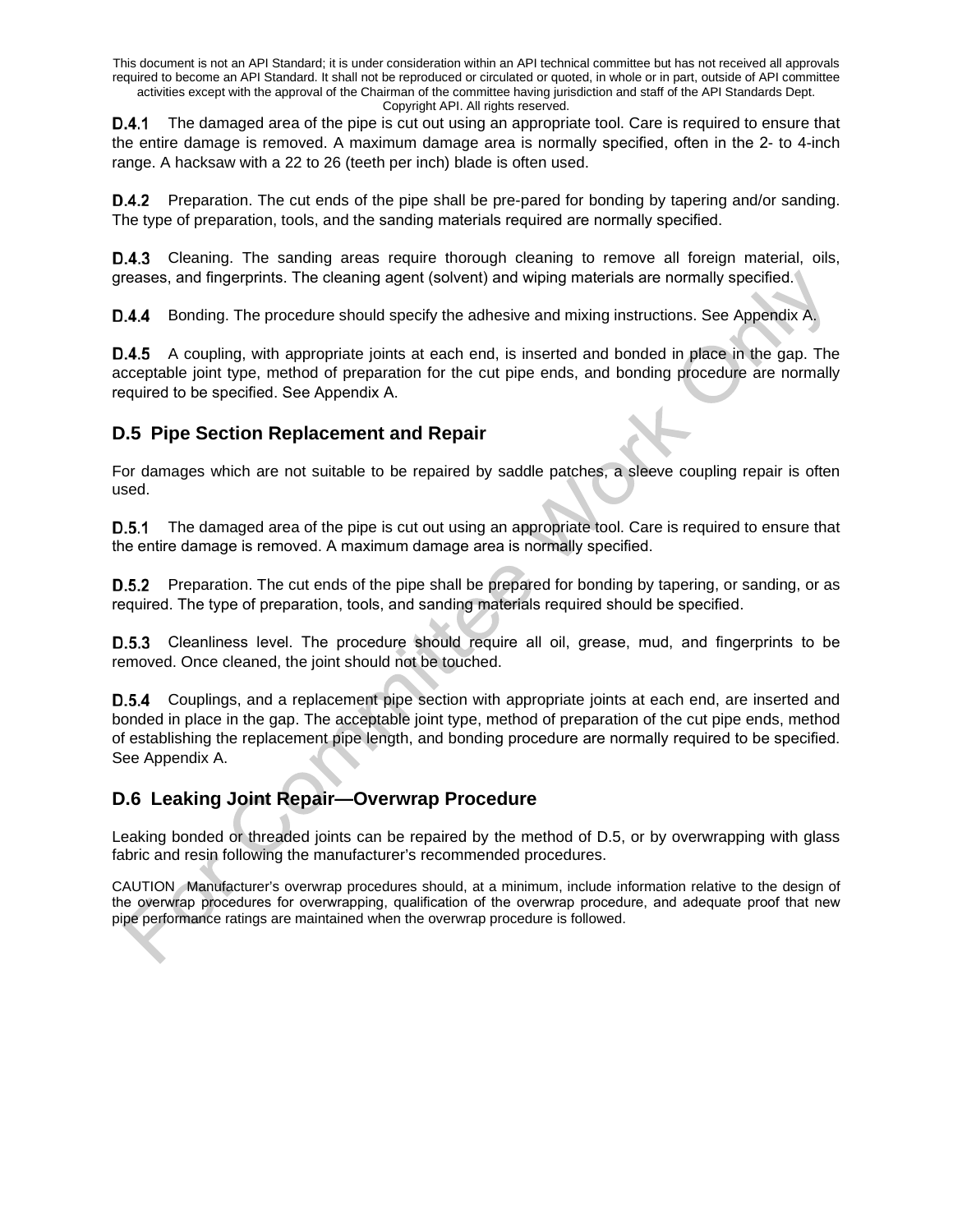**D.6.1** Preparation. The leaking joint should be uncovered (excavated) and prepared for overwrapping. The procedure should describe the amount of space required for the overwrapping.

**D.6.2** Collar (Bell) Preparation—Beveling. The collar or bell should be beveled by grinding or sanding to form a smooth sloped transition to the pipe body. The equipment and sandpaper to be used, including the grit range, should be specified.

**D.6.3** Cleaning. The sanded areas require thorough cleaning to remove all foreign material, oils, greases, and fingerprints. The cleaning agent (solvent) and wiping materials are normally specified. See Appendix A.

**D.6.4** Overwrapping. The procedure should specify the adhesive and mixing instructions and the glass fabric to be used. The procedure should include specific instruction on how to overlap the fabric and the number of layers that are required. See Appendix A.

or Control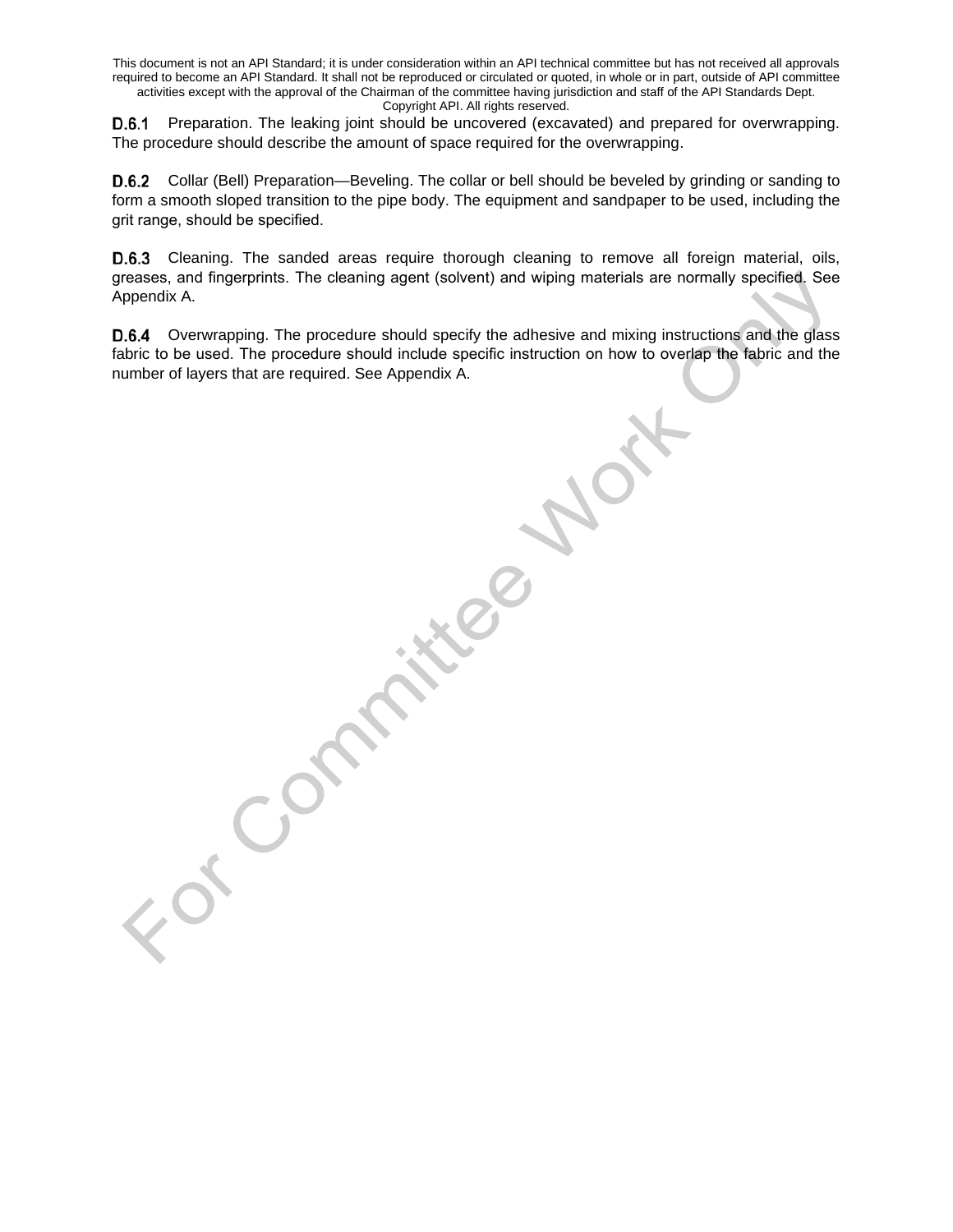# **Annex E** (informative)

# **Tubular Manufacturer's Inspection Techniques and Criteria**

# **E.1 Introduction**

The following paragraphs describe inspection techniques used by manufacturers of fiberglass tubulars. This information is provided for guidance. Table E.1 provides a definition of various defects and acceptance criteria useful in visual evaluation of new fiberglass tubulars.

# **E.2 Mill Test Methods**

The following test methods are likely to be required by the API fiberglass tubular specification when it becomes effective.

# **Mill Tests Performed on Each Joint of Tubular**

- a) Hydrostatic mill test. Each length of tubular receives a combined tension (150% maximum standard rating) and internal pressure (150% of allowable internal pressure) test for 2 minutes.
- b) Visual inspection. Each joint is inspected in accordance with the criteria of Table E.1.
- c) Wall thickness. The wall thickness is measured by mechanical or magnetic caliper at least 6 in. from upsets at approximately 90° increments on tube body. The measured values should not be less than the manufacturer's published minimum value.

# **Mill Tests Performed Once per Lot (5000 Feet or Portion Thereof)**

- a) Short-time axial failure. A test specimen consisting of a connection with a minimum of five diameters of tubular on either side is tested in accordance with ASTM D2105, except the failure is to be induced within 60 to 70 seconds of loading.
- b) Short-time pressure failure. A specimen, as in E.2.3, is tested to failure in accordance with with ASTM D1599 at ambient temperature. Failure should not be less than 85% of manufacturer's published value.
- c) Glass content. The weight of glass per unit of length of tubular body is determined in accordance with ASTM D2584. The weight determined should be within 5% of manufacturer's published specification.

# **Mill Test for Degree of Cure**

Demonstration of degree of cure through use of glass transition temperature monitoring. Monitoring should be accomplished with a differential scanning calorimeter once each winding shift.

# **E.2.4 Mill Thread Gaging**

Manufacturers typically gage threads in accordance with API RP 5B1 at the following frequency:

- a) Machined threads. Every 25th joint should be gaged (both pin and box threads).
- b) Molded threads. First article from each impression mandrel and every 100th part from the mandrel should be gaged.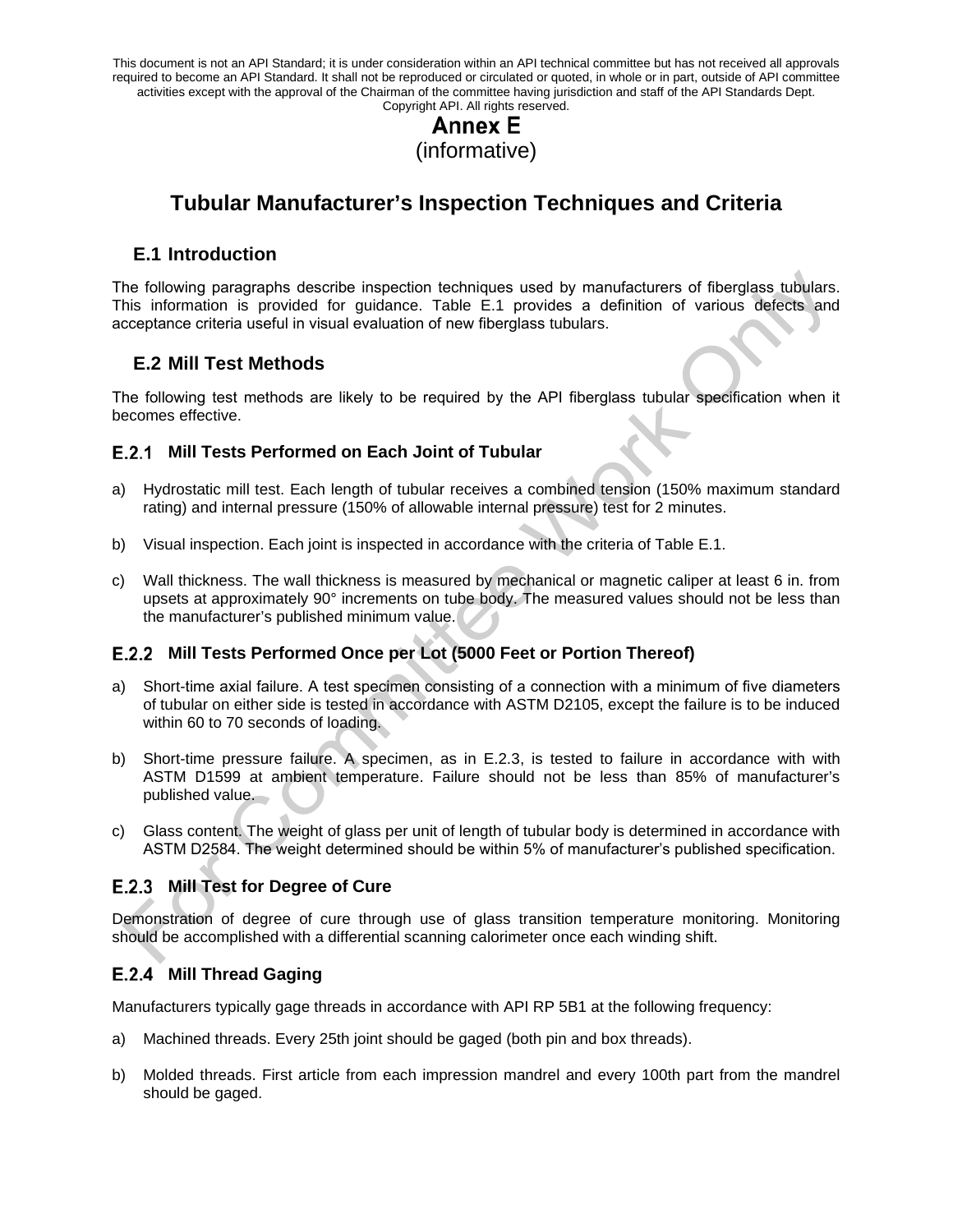#### **Table E.1—Recommended Visual Standards**

| <b>Tube Body and Coupling</b> |                                                                                                                     |                                                                                                                                                |  |  |
|-------------------------------|---------------------------------------------------------------------------------------------------------------------|------------------------------------------------------------------------------------------------------------------------------------------------|--|--|
| Burn                          | Thermal decomposition evidenced by distortion<br>or discoloration of the surface.                                   | 20% area-lightly blemished, 5%<br>area-distortion or discoloration of<br>the surface. Moderate burn of outer<br>resin layer structural roving. |  |  |
| Chip                          | Small piece broken from edge or surface.                                                                            | Permitted if laminate has not been<br>fractured.                                                                                               |  |  |
| Crazing                       | Fine cracks at or under the surface as seen by<br>the unaided eye.                                                  | None permitted.                                                                                                                                |  |  |
| <b>Cut Roving</b>             | Broken or cut outer rovings due to scraping,<br>scuffing, or manufacturing process.                                 | Maximum 3 per pipe with 1 in.2<br>maximum size such that the wall<br>thickness is not reduced below<br>minimum.                                |  |  |
| Dry Spot                      | Broken or cut outer rovings due to scraping,<br>scuffing, or manufacturing process.                                 | None permitted.                                                                                                                                |  |  |
| Fracture                      | Rupture of laminate without complete<br>penetration. Visible as lighter colored area of<br>interlaminar separation. | None permitted.                                                                                                                                |  |  |
| Pits (Pinholes)               | Small craters in the surface.                                                                                       | Maximum 1/16" deep, no limit on<br>number.                                                                                                     |  |  |
| <b>Resin Drip</b>             | Resin protrusion.                                                                                                   | Maximum 1/8" high, no limit on<br>number.                                                                                                      |  |  |
| Restriction                   | Any restriction: paste, epoxy or wax, lump,<br>foreign matter in I.D. of pipe.                                      | None permitted.                                                                                                                                |  |  |
| Scratch                       | Shallow mark caused by improper handling.                                                                           | No limit on number if reinforcement<br>is not exposed; if reinforcement is<br>exposed, see Cut Roving.                                         |  |  |
| Inclusions                    | Foreign matter wound into laminate.                                                                                 | None permitted.                                                                                                                                |  |  |
| <b>Threads</b>                |                                                                                                                     |                                                                                                                                                |  |  |
| Air Bubbles                   | Small bubbles at crest of threads.                                                                                  | Maximum size 1/8", one permitted.<br>Maximum size 1/16", 10 permitted.                                                                         |  |  |
| <b>Broken Thread</b>          | Light patch at the root of the thread.                                                                              | Maximum size 1/8" in any direction<br>and one allowed per pin.                                                                                 |  |  |
| Chips                         | Areas where over 10% of thread height is<br>removed.                                                                | Maximum 3/8" long in one thread<br>per connection, none permitted in<br>Lc area.                                                               |  |  |
| Cracks                        | In direction of thread axis.                                                                                        | None permitted.                                                                                                                                |  |  |
| <b>Flat Thread</b>            | Area where top of thread is broken or ground<br>off.                                                                | Maximum 3/8" long in one thread<br>per connection not to exceed 10%<br>of the thread height, none permitted<br>in Lc area.                     |  |  |
| Squareness                    | Angle perpendicular to pipe axis.                                                                                   | Maximum 1/16" variation in end.                                                                                                                |  |  |
| Finish                        | Finish cut end.                                                                                                     | No sharp edges, no exposed loose<br>fiber, no protrusions, no impact<br>areas.                                                                 |  |  |